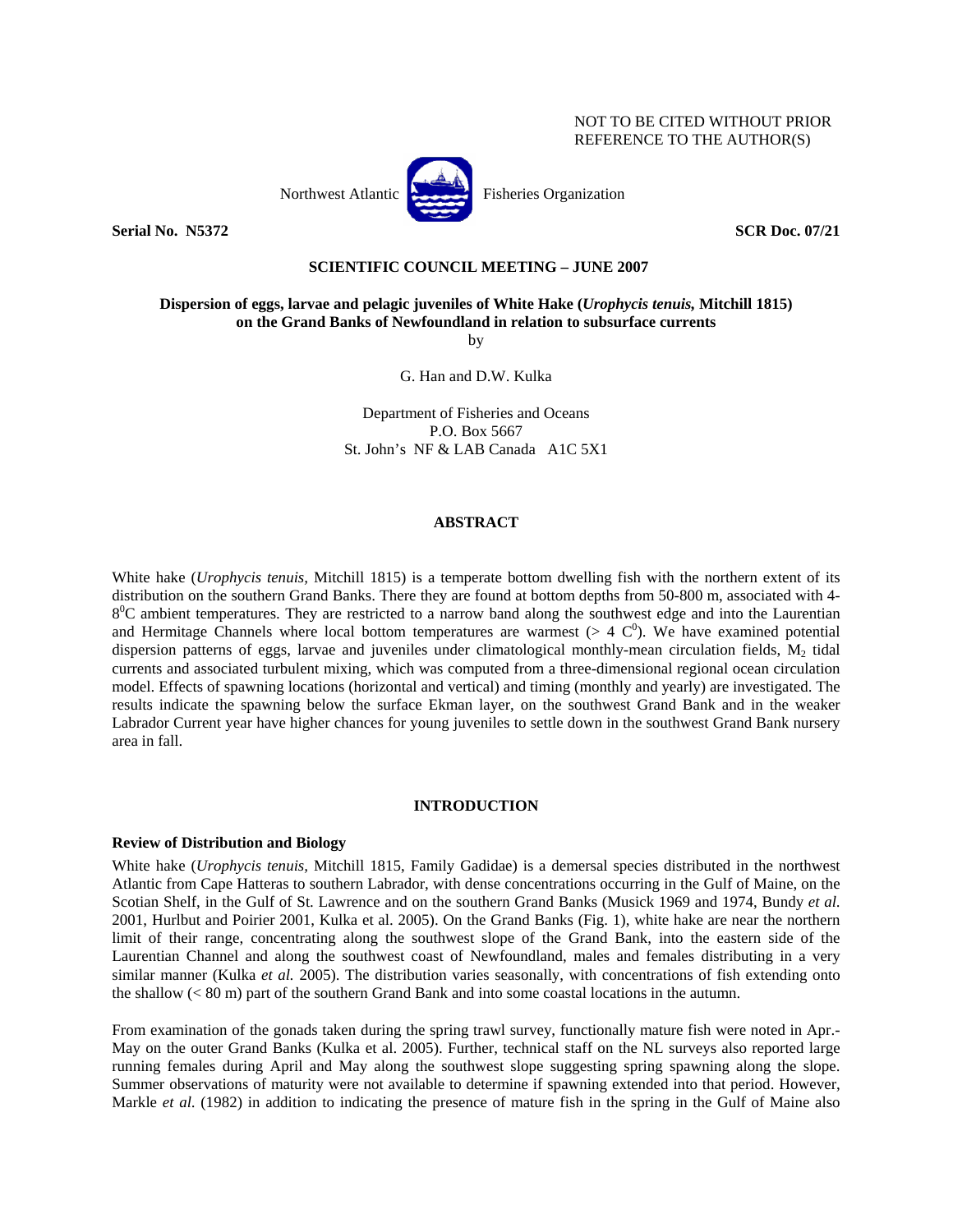reported ripening fish during Oct –Nov near the Kennebecasis River suggesting that spawning may be protracted there. Battle (1951) noted 3 sizes of eggs, suggesting serial spawners in the Bay of Fundy. No mature fish were observed in October on the Grand Banks suggesting that spawning was completed there by the fall (Kulka *et al.* 2005). What the full extent of the spawning period on the Grand Banks is unknown since the collection of data on maturity has been restricted to April, May and October.

Eggs, larvae and young juveniles of white hake are pelagic. Although distribution of eggs and larvae has not been described for the Grand Banks, the next stage in the life cycle, pelagic young of the year were observed in Aug.- Sept. over most of the Grand Bank but most densely concentrated over the shallow part of the southern Bank (Kulka *et al 2005*). Ninety-eight percent of observed pelagic fish were taken from an area centred at Lat. 44<sup>o</sup> 20, Lon. 50<sup>o</sup> 50' encompassing only 4% of the Bank just west of the Southeast Shoal. Grand Banks white hake, if similar in their life history attributes to those in the Gulf of St. Lawrence, as described by Nepszy (1968) and Markle et *al.* (1982) suggests that those pelagic fish were spawned in spring/summer. This is consistent with maturity observations from the spring Grand Banks trawl survey described above. Further south in the Gulf of Maine, pelagic juveniles just prior to settling were found earlier, in May-June (Fahay and Able, 1989).

Newly settled Grand Banks juveniles were observed in coastal waters sometimes associated with eel grass beds (Laurel *et al* 2003) but the large majority were found well off shore on the shallow part of the southern Grand Bank in the autumn at the same geographic location as the high concentrations pelagic juveniles observed in late summer, as described above. The bottom depth at that location was 50-80 m and corresponded to the warmest location on the bank. There, the newly settled juveniles, in the range of 8-15 cm, were largely separated from larger fish indicating initial isolation from the older components. Separation of the youngest juveniles is advantageous given that larger white hake are known to feed on younger white hake (Bowman et al. 2000).

Juveniles larger than 15 cm became increasingly more mixed with larger fish and were located closer to the shelf edge. By the following spring, fish in the range of about 15-30 cm were fully mixed with the larger sizes along the outer bank. Thus, white hake settle onto the shallow part of the Bank in the autumn then move southwest toward the shelf edge over winter becoming increasingly more mixed with older fish. In the Gulf of Maine, white hake settle to the bottom when they reach 5-6 cm TL (Fahey and Able 1989) and juveniles typically occupy shallower areas than the adults (Sosobee 1998). In the Gulf of St Lawrence, Markle et *al.* (1982) noted fish as large as 8 cm prior to settling.

# **Circulation of the Grand Banks**

Mean ocean circulation in the upper water column off Newfoundland are dominated by the inshore and shelf-edge Labrador Current. The shelf-edge Labrador Current bifurcates north of Flemish Pass, with one branch southward through the Flemish Pass and the other eastward along the northern flank of the Flemish Cap. The Flemish Pass branch flows along the southeastern Grand Bank slope with strong retroflection offshore, a portion of which passes around the Tail of the Grand Bank and continues along the southwestern Newfoundland Slope (Petrie and Anderson, 1983). The inshore Labrador Current flows along the eastern and south Newfoundland coast. There are significant cross-shelf exchanges between the inshore and offshore Currents from place to place. For example, the inshore Labrador Current exists from the Avalon Channel, partially steering offshore through Haddock and Halibut Channels and merging with the shelf edge flow. When reaching the Laurentian Channel the shelf-edge current bifurcates, with one branch turning inshore along the eastern flank of the Channel towards Cabot Strait and the other continuing across the Channel (Han et al., 1999).

Over the Grand Bank, the circulation is generally weak. There are indications of the anticyclonic eddies over various banks. For example, an anticyclonic eddy occurs north of the Tail in summer. The eddy over the St. Pierre Bank is seasonally persistent.

There are significant temporal circulation variations in this region. On the seasonal scale, the shelf edge and inshore Labrador Current is stronger in fall/winter and weaker in spring/summer. There are strong vertical shear in the horizontal currents. Studies revealed prominent interannual variability in the Labrador Current (Han and Tang, 2001; Han, 2005). The region is also subject to intensive atmospheric forcing from fall to spring, resulting in significant synoptic variability in the shelf circulation.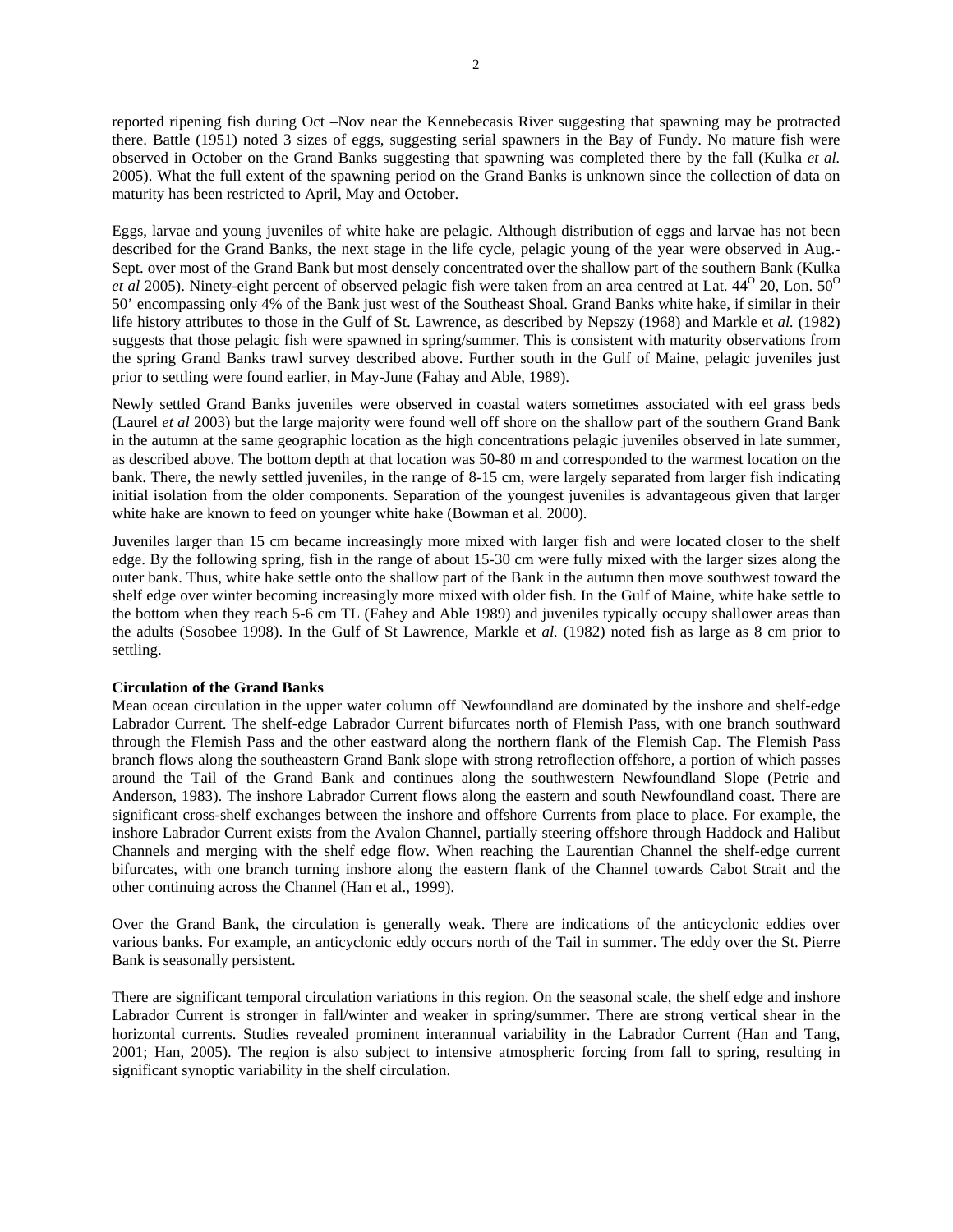Over the lower continental slope, the mean currents are equator-ward but much weaker than the Gulf Stream and the North Atlantic Current. In addition to variations of the Labrador Current strength and pathway, meanders and eddies pinched from the Gulf Stream and the North Atlantic Current can generate prominent temporal and spatial variability in regional hydrography and circulation, resulting in intense shelf/deep-ocean interactions and exchanges of physical, chemical and biological properties.

# **Purpose**

White hake are among the most fecund of fish, Beacham and Nepszy (1980) noting that a 70 cm fish in the Gulf of St. Lawrence produces as many as 4 million eggs, a 90 cm female producing as many as 15 million eggs. Wenner (1983) calculated an average 1,772 eggs per g body weight for the closely related longfin hake, (*Urophycis chesteri*.) Thus, this highly r-selected species has the potential to produce very large number of eggs that are released into the water column. As evidenced in 1999, the species is capable of producing a very large year class from a small spawning biomass (SSB). These progeny remain in the water column, only settling once they have grown into small juvenile fish and thus they spend considerable time, a period of several months over the spring and summer, in the water column (Kulka et al 2005). The population of white hake on the Grand Banks has undergone large fluctuations in abundance from the 1970s on (Kulka *et al.* 2006). The purpose of this paper is to explore how eggs/larvae/pelagic juveniles released into the water column in the spring would be affected by subsurface currents that would influence their location over the next few months and how this might affect recruitment. Variation in the release points and their effects on the final destination are explored.

## **METHODS**

Information on weights, numbers size and maturity of white hake have routinely been collected during stratifiedrandom trawl surveys around Newfoundland and Labrador for the purpose of estimating biomass and abundance (STRAP). A summary of the stratified-random survey design (standard sets) adopted by the NL Region after 1970 can be found in Doubleday (1981). Primarily due to the addition of new strata, the total surveyed area has changed over the years. From 1996 to date, the area surveyed was  $\sim$ 295,000 km<sup>2</sup>; in 1994-95 it was 283,000 km<sup>2</sup>.

## **Analyses**

Analysis of distribution of different stage of white hake integrate information on length and maturity collected for each sex during standard research trawl surveys. The focus of this analysis is on years when a Campelen trawl was used (1996-2004), since it captures a wider range of sizes including small juveniles (recruits). Maturities, recorded for most research survey sets (about 97%), were used to calculate maturity ogives and length at 50% maturity  $(L_{50} =$ length at which 50% of the fish were sexually mature) by sex for each Campelen year in the combined Divisions of 3NO, 3NOPs, and Subdivision 3Ps.

A GIS - SPANS was used to investigate the spatial distribution of white hake with survey data. Potential mapping in SPANS (Anon 2000) transforms points (kg per tow) to density surfaces (areas of similar kg per tow) by placing a circle around each point and averaging the values of all points that fall within the circle. The circle size selected (12 km diameter) provided complete coverage of the survey area while minimizing gaps in the density surface and thus maximizing spatial resolution. The study area periphery was isolated using a 'cookie cut' technique (referred to as a basemap cut in SPANS). This resulted in a density surface bounded on all sides by either land or the 1000 m depth contour. The resulting map was then post-stratified into 15 classes defining density of the fish, each density class covering approximately the same amount of area. The method is further described in Kulka (1998).

### **Circulation and Dispersion Models**

A prognostic finite-element model QUODDY4 (Lynch et al., 1996) was used to compute circulation fields. The model has 3-d nonlinear primitive equations with Boussinesq and hydrostatic approximations, and a level-2.5 turbulence closure scheme. The vertical eddy viscosity for momentum, and vertical diffusivity for temperature, salinity and turbulent kinetic energy and mixing length scale were given a minimum value of 0.0001  $m^2/s$ .

The model's fixed horizontal mesh (Fig. 2) has about 10000 variably spaced nodes (Han and Wang, 2006). It covers the southern Labrador Shelf (SLS), the Newfoundland Shelf, and adjacent deep oceans, with high resolution in shallow areas and those with steep topography. Typical node spacing is 5 km over the shelf. The vertical mesh has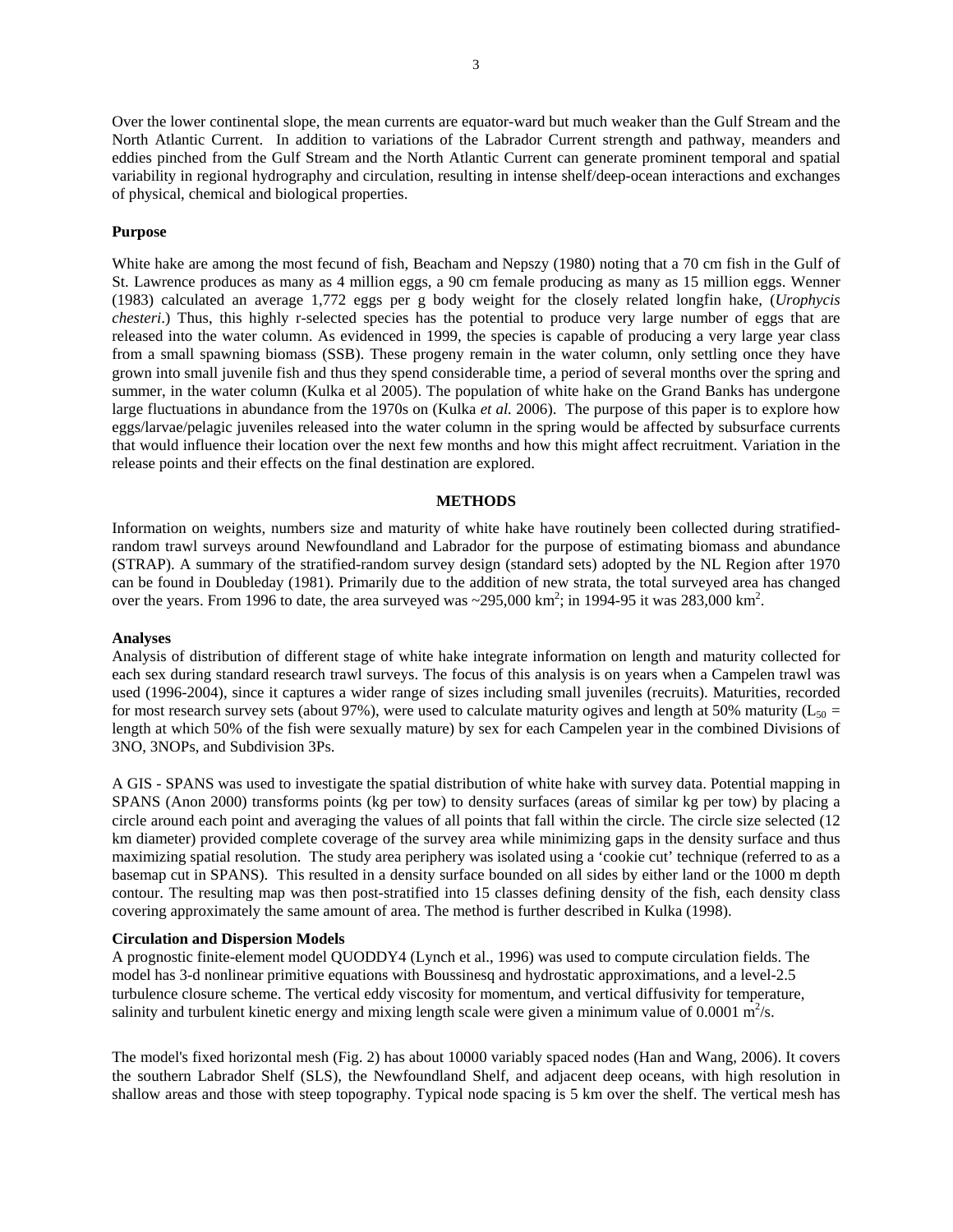21 variably spaced nodes with minimum spacing of 1 m near the sea surface and seabed, and adjusts to track the movement of the sea surface during the model simulations. The model uses topography for the shelf from a database with about 7-km resolution and topography for deep oceans from etopo5.

Initial temperature and salinity fields are from a monthly mean climatology (Geshelin et al., 1999) for the Northwest Atlantic. The wind stresses are computed from 6-hourly wind data of NCEP-NCAR reanalysis data. The climatological monthly-mean wind stresses have seasonal variations in both magnitude and direction, with the winter stress being stronger and directed more cross-shelf (offshore) than the stresses during the other seasons. The most prominent tidal constituent, the  $M_2$  tide, was also included in the model. See Han and Wang (2006) for more details.

We only consider effects of temporal variability and spatial structure of model circulation and turbulence. The method used is to track numerical drifters released in the model monthly circulation fields. The drifter-tracking method is described by Werner et al. (1993) and Blanton (1995). In addition, estimates of the influence of unmodelled horizontal motions are obtained assuming a random walk process where additional displacements are calculated using externally specified eddy diffusivities in the horizontal directions (e.g. Berg, 1993). The sensitivity of the advective pathways to the effects of unmodeled horizontal current fluctuations is considered using a horizontal random walk. We assume the horizontal diffusivity is homogenous and isotropic  $(K = K_x = K_y)$ . The Smagorinsky formulation in the circulation model indicates that the horizontal eddy viscosity of 130 to  $200 \text{ m}^2/\text{s}$ . Previous studies based on field experiments off the US east coast estimated the eddy mixing coefficients to be 50 - 500 m<sup>2</sup>/s (Ketchum and Keen, 1955). In this study we chose a baseline value of 150 m<sup>2</sup>/s. A vertical random walk approach based on the model turbulence field is used. In the approach, the Langevin equation is used to derive a Markov equation for the vertical velocity in inhomogeneous turbulence.

#### **RESULTS**

# **Distribution**

White hake occur consistently and continuously along the southwest portion of the Grand Banks, into the Laurentian Channel, including the western edge of the St. Pierre Bank, in the Burgeo and Hermitage Channels and nearshore eastward along the southwest coast of Newfoundland as far east as Hermitage Bay (Fig. 3). White hake were rarely encountered west of Heritage Bay, namely in Fortune and Placentia Bay or open waters just south of that area. Low densities of small fish, < 30 cm were also taken in St. Mary's Bay and in several bays along the northeast coast of Newfoundland, at depths < 50m, almost exclusively in the autumn. White hake were absent along the outer coast of the Avalon Peninsula. On the Grand Bank, their distribution extends onto the shelf west of the Southeast Shoal and sporadically in low densities along the outer edge of the Bank. This pattern is consistent among the years examined, between 1971 and 2004.

Seasonally, spring vs. autumn, white hake distribute on the Grand Banks in a somewhat different manner (Fig. 3). They occur year round in high concentrations along the southwest slope and in some parts of the western extent of St. Pierre Bank, straddling the 100 m contour (Fig. 4, left panels and upper right panel). However, a significant concentration of fish at depths < 100 m on the southern Grand Bank, west of the Southeast Shoal, in the autumn, is not observed in the spring.

White hake distribute over a fairly wide range of depths from the shallowest sets prosecuted in the survey at 32 m to the deepest record at 858 m (Fig. 4). They distribute regularly between 100 and 600 m in the spring and 50-500 m in the autumn (Fig. 4, lower panel) and this pattern is consistent among years. The major difference between seasons is the significant increase in abundance in 51-100 m in autumn (Fig. 4, middle panel). This is due to the presence of mainly small fish on the shallow part of the Grand Bank west of the Southeast Shoal. Notably, white hake distribute by depth proportionally with respect to the available habitat particularly in the autumn.

On the Grand Banks, white hake were observed over a range of bottom temperature from  $-0.9$ -,  $13.0^{\circ}$ C, the latter value being the warmest available temperature (Fig. 5). Only 16 fish from 10,592 survey sets were recorded in subzero temperatures. The highest densities and majority of the biomass occurred where the temperature was warmest, in 5.5+  $\dot{C}^O$  (Fig. 5b, lower panel). Most of the abundance occurred within 4.0-6.5 <sup>o</sup>C in the spring and 5.0-7.5 <sup>o</sup>C in the autumn (Fig. 7, middle panel). Both in terms of temperature and depth, the correlation with white hake distribution has been consistent among years.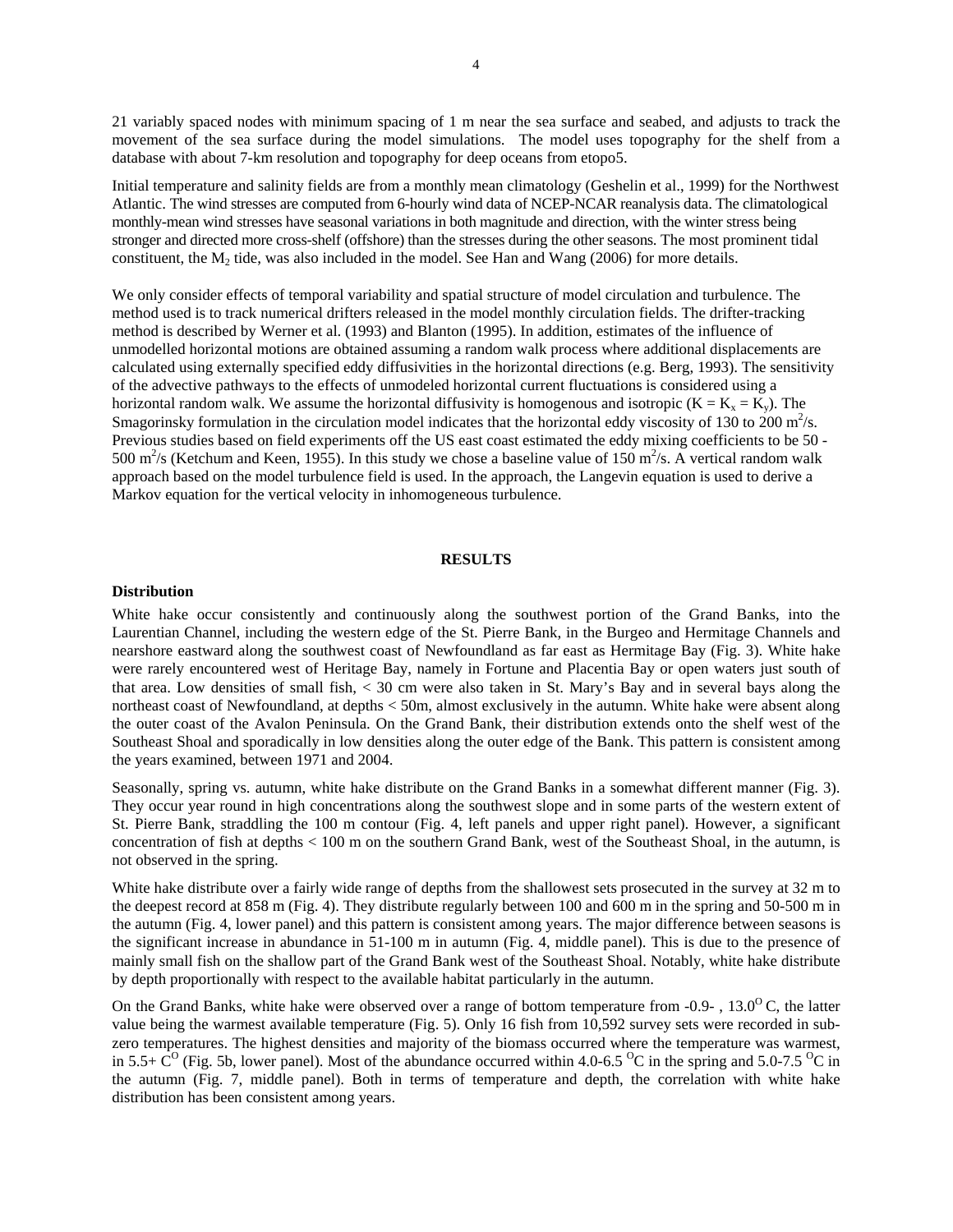Based on the analyses of sexual maturity, observations of modes in the size frequencies and preliminary information on age, white hake were assigned to three size classes corresponding to stages in white hake life history:  $< 25$  cm – animals in their first year; 26-56 cm –juveniles older than 1 year and 57+ cm – mature adults (see Kulka *et al* 2005). Based on spring survey data corresponding to the spawning time, mature females ( $> 57$  cm) reached their highest proportion (30-85% of the mix) along the southwest slope of the Grand Bank (mainly NAFO Div. 3O) from Lon.  $51<sup>0</sup>$  to Lon. 56<sup>o</sup> (Fig. 6). It is from these locations that it is expected that the eggs would be released. These mature females inhabit a wide range of depths from about 80-450 m (Fig. 7), However, the adult females were most densely concentrated from about 100-270 m. This range of depths was consistent over time but with inter-annual fluctuations where, within the range, the fish were most densely concentrated.

Numbers of fish < 17 cm (newly settled YOY) dominated the survey catches on the shallow southern portion of the Grand Bank in the autumn when settling of the juveniles occurred (Fig. 8, coloured areas). These locations correspond closely with YOY observed in the water column in the IGYPT surveys Aug.-Sept. 1994-2000 (Fig. 8, black squares) These first year fish also dominated nearshore locations along the south coast and to a lesser extent along the northeast coast but at much lower densities than observed offshore. They were largely absent or in low concentration along the slope from the southern tip of the Grand Bank to the Laurentian Channel.

The progression of the very large 1999 year class was particularly easy to follow through time in the two gears. The mean date of capture of these YOY at 30 m below the surface in the IGYPT survey was Sep. 5. Their size was 2.5-7 (average 6) cm. At the same geographic location, but on the bottom in 52-79 m, dense concentrations of YOY were taken in Nov. of 1999 in the Campelen trawl. On Nov. 15, mean date of capture in the autumn demersal survey and 72 days (10.3 weeks) after being taken in the pelagic survey, average size of the fish was 13.4 cm (Fig. 9, lower panel, blue mode). Sets with fish of this size contained almost no larger fish indicating initial isolation from the older components. One hundred and seventy days (24.3 weeks) later, in the spring, mean survey day on May 3 2000, a mode of fish averaging 25.7 cm was taken (Fig. 9, lower panel, purple mode).

# **Model Circulation Fields**

The circulation model generated 12 monthly-mean circulation fields and the  $M_2$  tidal current fields. There are strong seasonal variations in the near-surface circulation. For example the Labrador Current is much stronger in December than in July (Fig. 10). The spatial variability is significant, with the dominant flow along the shelf edge, and along the coast. Cross-shelf advective exchanges are clearly evident, for example, the offshore flow on the northeastern Newfoundland Shelf. The cross-slope exchanges are also revealed, especially along the southeastern Grand Bank slope where the Labrador Current retroreflects northeastward. Significant vertical shears and strong near-bottom currents are evident in the shelf edge Labrador Current (Fig. 11). There is also substantial spatial variability in tidal currents, e.g. with stronger currents over the Southeast Shoal.

# **Dispersion Model Results**

The dispersion experiments in this study treat eggs, lava and juveniles as neutrally buoyant particles. We assume they have no behavior and passively follow the water movement under monthly mean circulation,  $M<sub>2</sub>$  tidal currents and turbulent mixing effects. Three release regions are considered geographically: the SW slope region from the 100-m to 500-m isobath and from 56°W to 50°W (4862 particles); the SW Grand Bank region (1317 particles), and the Laurentian Channel region (1698 particles) (see Fig. 12). We have considered three positions in the vertical: 50 m with high spawning adult population, 30 m below the surface Ekman layer, and 1 m below the sea surface within the Ekman layer. The release times are April 1, May  $1^{st}$  and June  $1^{st}$ . The ending time is September 30.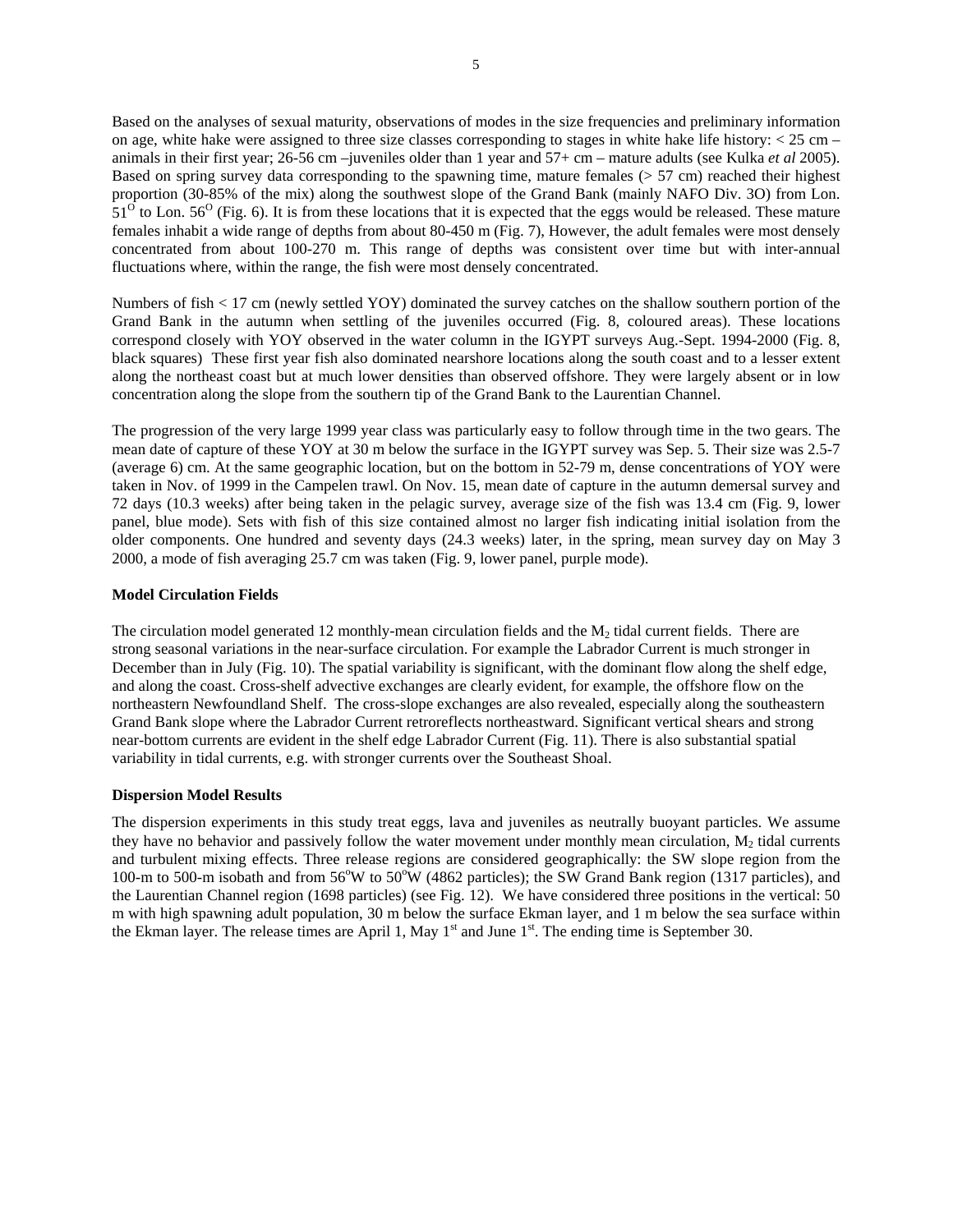#### **Effects of horizontal release positions**

Numerical experiments were carried for the 50-m releases from the three geographical areas (Fig. 13). The results indicate that relatively high percentage of drifters from the SW Bank release can be available for settle-down in the nursery region at the end of early summer (Fig. 14). The availability from the SW slope release is low. None is available from the Laurentian Channel release. These results are consistent with the pattern of the model circulation. The subsurface current along the shelf edge is relatively strong, which has more capacity to carry the drifters downstream. Over the south Grand Bank, the flow is relative weak.

## **Effects of vertical release positions**

The results from the 1-m, 30-m and 50-m releases indicate that the more particles released near the surface (1m) are carried away by the ocean currents from the SW nursery region than those at the subsurface at the end of late summer (Fig. 15). The horizontal currents have substantial shear in the vertical. In general, surface currents are stronger than those at depth. The simulation results suggest the seasonal wind-driven surface Ekman dynamics plays an important role in affecting the drifter trajectory and destination. The differences between the 50- and 30-m (both below the surface Ekman layer) releases are not as significant.

# **Effects of Release time**

Earlier studies have suggested a spring spawning of the mature adult white hake. The results at the 50 m release started at Aril 1, May 1 and June 1 indicate that juveniles from the late spring spawning have relatively higher chances to settle in the SW Grand Bank nursery ground (Fig. 16). There is persistent westward flow in the model circulation fields along the shelf edge during the spring and summer. The longer the eggs, larvae and juveniles in the ocean currents before their settlement in the nursery region, the farther they can be carried downstream by advection and to offshore by entrainment.

# **The 1999 Scenario: A consequence of the weak Labrador Current**

As indicated earlier, there was significant interannual variability in the shelf edge Labrador Current. The interannual variability may have profound impacts on the destination of the eggs and lava and the first year juveniles since the major spawning area is located in the shelf-edge. Previous studies have suggested that the shelf-edge Labrador Current was intensified off central Labrador in 1995/96 (Han and Tang, 2001). The Labrador Current pulse passed the southwest Newfoundland Slope in 1997 and intruded onto the Scotian Shelf in late 1997 and early 1998 (Han, 2002). The flow through the Flemish Pass was much weaker in 1998/1999 (Han et al., 2007).

To show potential impacts of the weakened Labrador Current in the 1999 on egg and lava distribution and their final settlement of young-of-the-year juveniles, we have released drogues under the reduced (by 50%) monthly mean currents. The distribution pattern at the 50-m release indicates that there are significant increases of the particles that are available to settle over the south Grand Bank nursery area (Fig. 17 and 18). More particles can reach the shallow portion of the Grand Bank, providing a high chance for the young of the year juveniles to reach inshore bays along northern Avalon.

# **CONCLUDING REMARKS**

Growth rate of demersal juveniles was calculated as a mean of 1.02 mm day  $(2.3 \text{ cm} \text{ month}^{-1})$  in the first summer post settlement in the Gulf of Maine (Fahay and Able 1989). Markle et *al.* (1982) reported an early growth rate of  $0.1$ -0.22 mm day  $^{-1}$  for the pelagic stage and 2.5 cm/month in newly settled fish. The estimate of growth of newly settled fish calculated by Kulka *et al.* (2005) was lower, at 1.8 cm month <sup>-1</sup>. Thus, from their release into the water column as eggs in the spring (April and probably other months in the spring, see Kulka *et al.* 2005) to settlement mainly in shallow areas in the autumn was a period of about 20 weeks during which time they were subject to transport by midwater currents.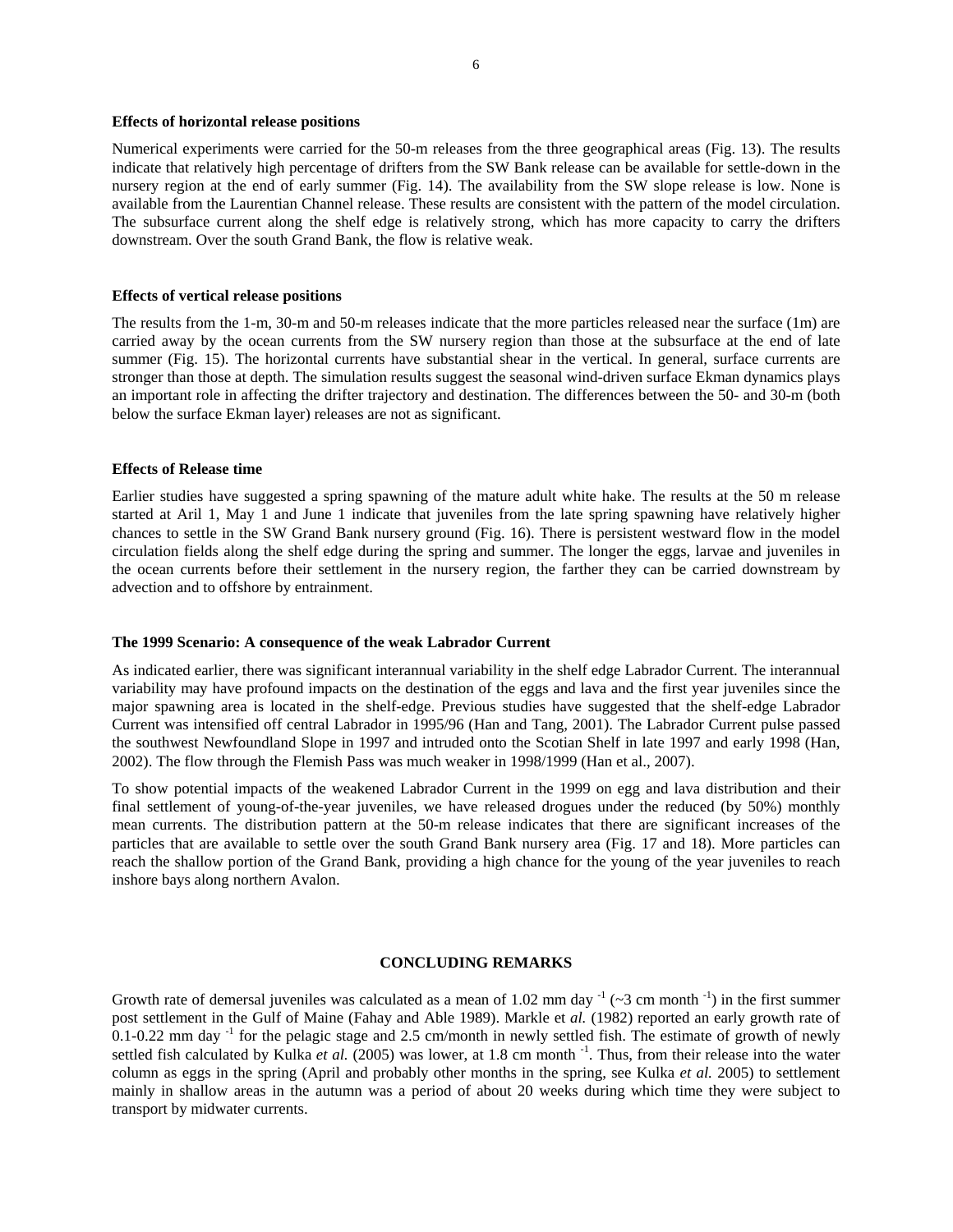The present particle tracking study under the model monthly-mean circulation fields, tidal currents and associated mixing indicates that a weaker Labrador Current can increase the likelihood of the juvenile settlement on the southern shallow extent of the Grand Bank, the "nursery area" in the fall. This area corresponds to location where the large majority of the very large 1999 year class settled. The SW slope (an identified major spawning location in spring) spawning has much lower availability for the fall settlement than the Grand Bank spawning. Nevertheless, the species is capable of producing a very large numbers of eggs in spring. As a result, it can maintain a sufficient number of small juveniles settling into the nursery area in fall. The simulated results also suggest that juveniles from the late spring spawning have higher potential to settle there.

## **References**

Anon 2000. SPANS Prospector, SPANS 7.0. TYDAC Research Inc. Nepean, Ontario, Canada.

- Atkinson, D.B. 1994. Some observations on the biomass and abundance of fish captured during stratified-random bottom trawl surveys in NAFO Divisions 2J and 3KL, autumn 1981-1991. NAFO Sci. Coun. Studies 21: 43- 66.
- Battle, H. I. 1951. Contribution to a study of the life history of the hake-spawning with notes on age determination. Fish. Res. Bd. Can., St. Andrews N. B. Manuscript Rept. Ser. No. 434.
- Beacham, T.D., and S.J. Nepszy. 1980. Some aspects of the biology of white hake (Urophycis tenuis), in the southern Gulf of St. Lawrence. J. Northwest Atlant. Fish. Sci. 1:49-54.
- Berg, H.C., 1993: Random Walks in Biology. Princeton University Press. 152pp.
- Blanton, B.O., 1995: Drog3D: User's Manual for 3-Dimensional Drouge Tracking on a Finite Element Grid with Linear Finite Elemens. Program in Marine Sciences, University of North Carolina, Chapel Hill, NC. 13pp.
- Bowman, R.E., C. E. Stillwell, W. L. Michaels and M. D. Grosslein. 2000. Food of the northwest Atlantic fishes and two common species of squid. NOAA. Tech. Memo. NMFS-F/NE-155, 138 pp.
- Bundy, A., M. Fowler, W. MacEachen and P. Fanning 2001. Assessment of the status of 4VWX/5 White Hake, 2001. DFO Can. Sci. Advisory Res. Doc. 2001/98 p.
- Doubleday, W.G. 1981. Manual on groundfish surveys in the Northwest Atlantic. NAFO Sci. Coun. Stud. No. 2.
- Geshelin, Y., J. Sheng, and R.J. Greatbatch, 1999. Monthly mean climatologies of temperature and salinity in the western North Atlantic. *Can. Tech. Rep. Hydrogr. Ocean Sci. 153, 62pp.*
- Fahay, M. P. and K. W. Able. 1989. White hake, *Urophycis tenuis,* in the Gulf of Maine: Spawning seasonality, habitat use, and growth in young of the year and relationships to the Scotian Shelf population. Can. J. Zool.Vol. 67 No. 7 1715-1724pp.
- Han, G., 2000: Three-dimensional modeling of tidal currents and mixing quantities over the Newfoundland Shelf. *J. Geophys. Res.*, 105, 11407-11422.
- Han, G., 2002. Interannual sea level variations in the Scotia-Maine region in the 1990s*. Canadian J. of Remote Sensing*, 28 (4), 581-587.
- Han G., 2005. Wind-driven barotropic circulation off Newfoundland and Labrador. *Continental Shelf Research*, 25, 2084-2106.
- Han, G., N. Chen and D. Senciall, 2007. Low-frequency variability of the Labrador Current at 47oN. The CMOS-CGU-AMS Congress 2007, St. John's, Newfoundland.
- Han, G., J.W. Loder, and P.C. Smith, 1999: Seasonal-mean hydrography and circulation in the Gulf of St. Lawrence and eastern Scotian and southern Newfoundland Shelves. *J. Phys. Oceanogr.*, 29(6), 1279-1301.
- Han G. and J.W. Loder, 2003. Three-dimensional modeling of seasonal-mean and tidal currents over the eastern Scotian Shelf, *Journal of Geophysical Research*, 108(C5), 3136, doi:10.1029/2002JC001463.
- Han, G., and C.L. Tang, 2001. Interannual variation of volume transport in the western Labrador Sea based on TOPEX/Poseidon and WOCE data, *J. Phys. Oceanogr.,* 31, 199-211, 2001.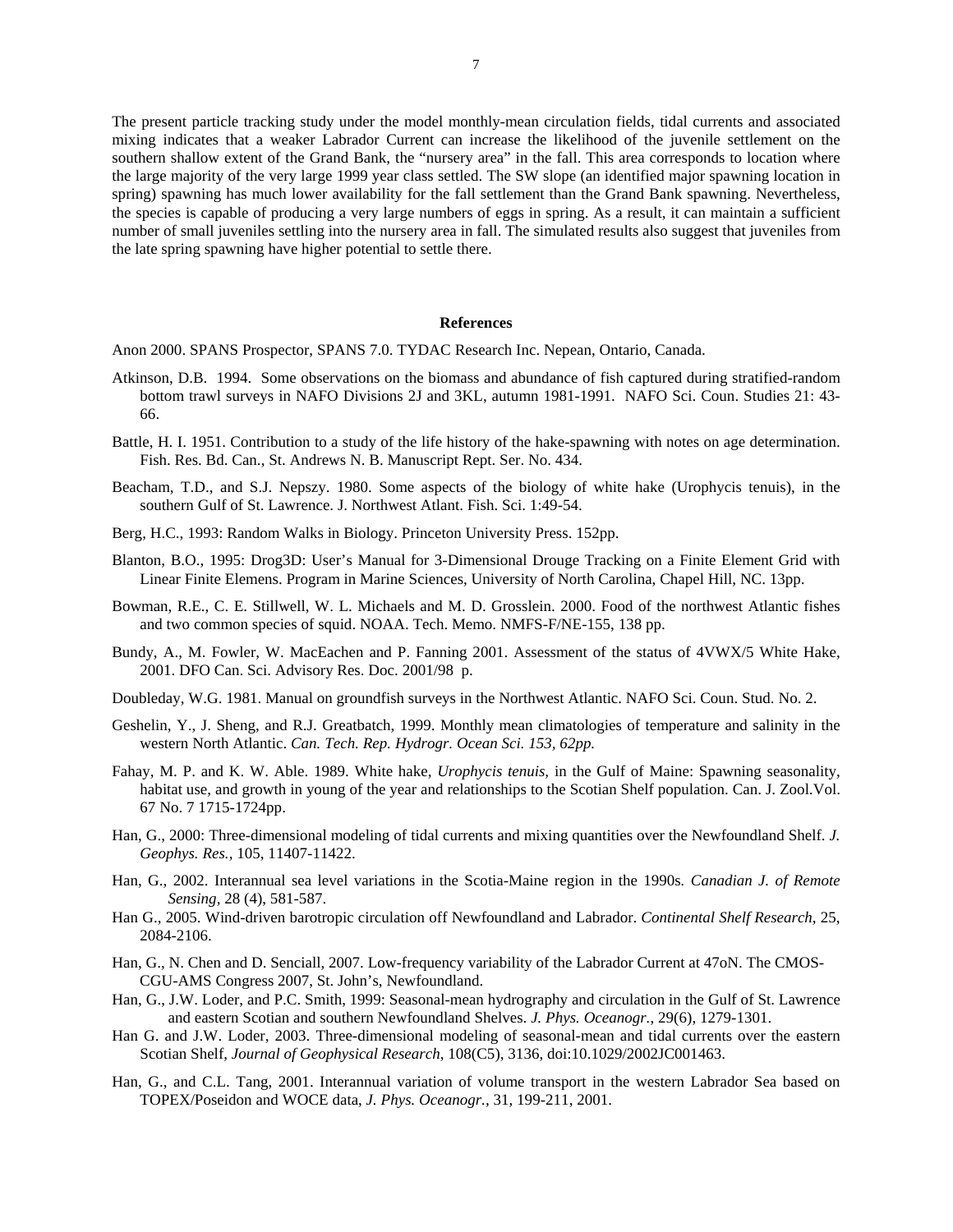- Han, G. and Z. Wang, 2006: Monthly-mean circulation in the Flemish Cap region: A modelling study. Estuarine and Coastal Modeling, ASCE, 138-154.
- Hurlbut, T. and G. Poirier 2001. The status of White Hake (*Urophycis tenuis,* Mitchill) in the Southern Gulf of St. Lawrence (NAFO Division 4T) in 2000. DFO Can. Sci. Advisory Res. Doc. 2001/1024 61 p.
- Ketchum, B.H. and D.J. Keen, 1955. The accumulation of river water over the continental shelf between Cape Cod and Chesapeake Bay. *Deep-Sea Research*, 3 (suppl.), 346-357.
- Kulka, D.W. 1998. SPANDEX Spans geographic information system process manual for creation of biomass indices using potential mapping. Can. Sci. Advisory Res. Doc. 98/60 28 p.
- Kulka, D. W., C. M. Miri and M. R. Simpson 2005. Distribution and aspects of Life History of White Hake (*Urophycis tenuis*, Mitchill 1815) on the Grand Banks of Newfoundland. NAFO Res. Doc. 04/60 58 p.
- Kulka D., C. M. Miri, and M. R. Simpson. 2006. Update of the status of white hake (*Urophycis tenuis*, Mitchill 1815) in NAFO Divisions 3L, 3N, 3O and Subdivision 3Ps. 06/33, N5254, 28p.
- Laurel1, B. J., R. S. Gregory and J. A. Brown 2003. Predator distribution and habitat patch area determine predation rates on Age-0 juvenile cod *Gadus spp*. Mar Ecol Prog Ser. Vol. 251: 245–254.
- Lynch, D.R., J.T.C. Ip, C.E. Naimie, and F.E. Werner, 1996: Comprehensive coastal circulation model with application to the Gulf of Maine, *Continental Shelf Research*, 16, 875-906.
- Markle, D.F., D.A. Methven and L.J. Coates-Markle. 1982. Aspects of spatial and temporal co-occurrence in the life history stages of the sibling hakes, Urophycis chuss (Walbaum 1792) and Urophycis tenuis (Mitchell 1815) (Pisces: Gadidae). Can. J. Zool. 60(9):2057-2078.
- Musick, J.A. 1969. The comparative biology of two American Atlantic hakes, *Urophysis chuss* and *U. tenuis* (Pisces Gadidae). Ph.D. thesis, Harvard U.
- Musick, J.A. 1974. Seasonal distribution of sibling hakes, *Urophycis chuss* and *U. tenuis* (Pisces: Gadidae) in New England. Fish. Bull. 72:481-495.
- Neptzy, S. J. 1968.On the biology of the hake (*Urophysis tenuis* Mitchill) in the southern Gulf of St. Lawrence. MSc thesis, McGill Univ., Montreal. 69p.
- Petrie, B. and C. Anderson, 1983: Circulation on the Newfoundland continental shelf. *Atmosphere-Ocean*, 21, 207- 226.
- Sosobee, K. A. 1998. White hake. In: S. H. Clark, ed. Status of fishery resources off the Northeastern United States for 1998. NOAA Tech. Memo. NMFS-NE-115:96-97
- Sosebee, K. A., L. O'Brien, and L. C. Hendrickson. 1998. A preliminary analytical assessment for white hake in the Gulf of Maine-Georges Bank region. Northeast Fish. Sci. Cent. Ref. Doc. 98-05. 63 p.
- Wenner, C. A. 1983. Biology of the longfin hake, *Physis chesteri*, in the western north Atlantic. Biol Oceanogr. 3: 41-7.
- Werner, F.E., F.H. Page, D.R. Lynch, J.W. Loder, R.G. Lough, R.I. Perry, D.A. Greenberg and M.M. Sinclair, 1993: Incluence of mean 3-D advection and simple behaviour on the distribution of cod and haddock early life stages on Georges Bank. *Fisheries Oceanography*, 2, 43-64.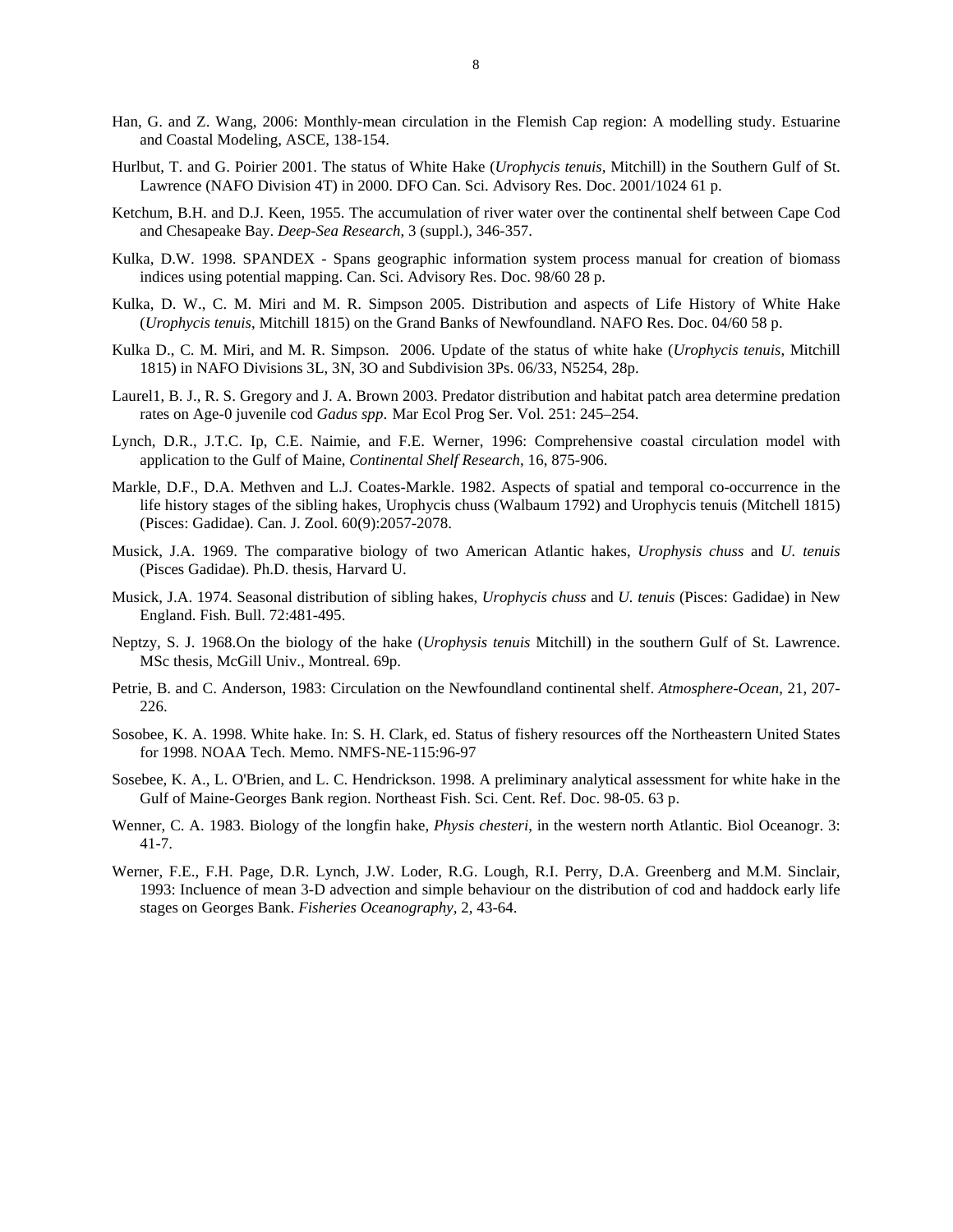

Figure 1. Map of the Grand Banks showing various banks, basins and NAFO Divisions. Thick dotted lines delineate NAFO Divisions. The thin dotted curved lines shows the 200 mile limit delineating Canadian territory from the NAFO Regulatory Area.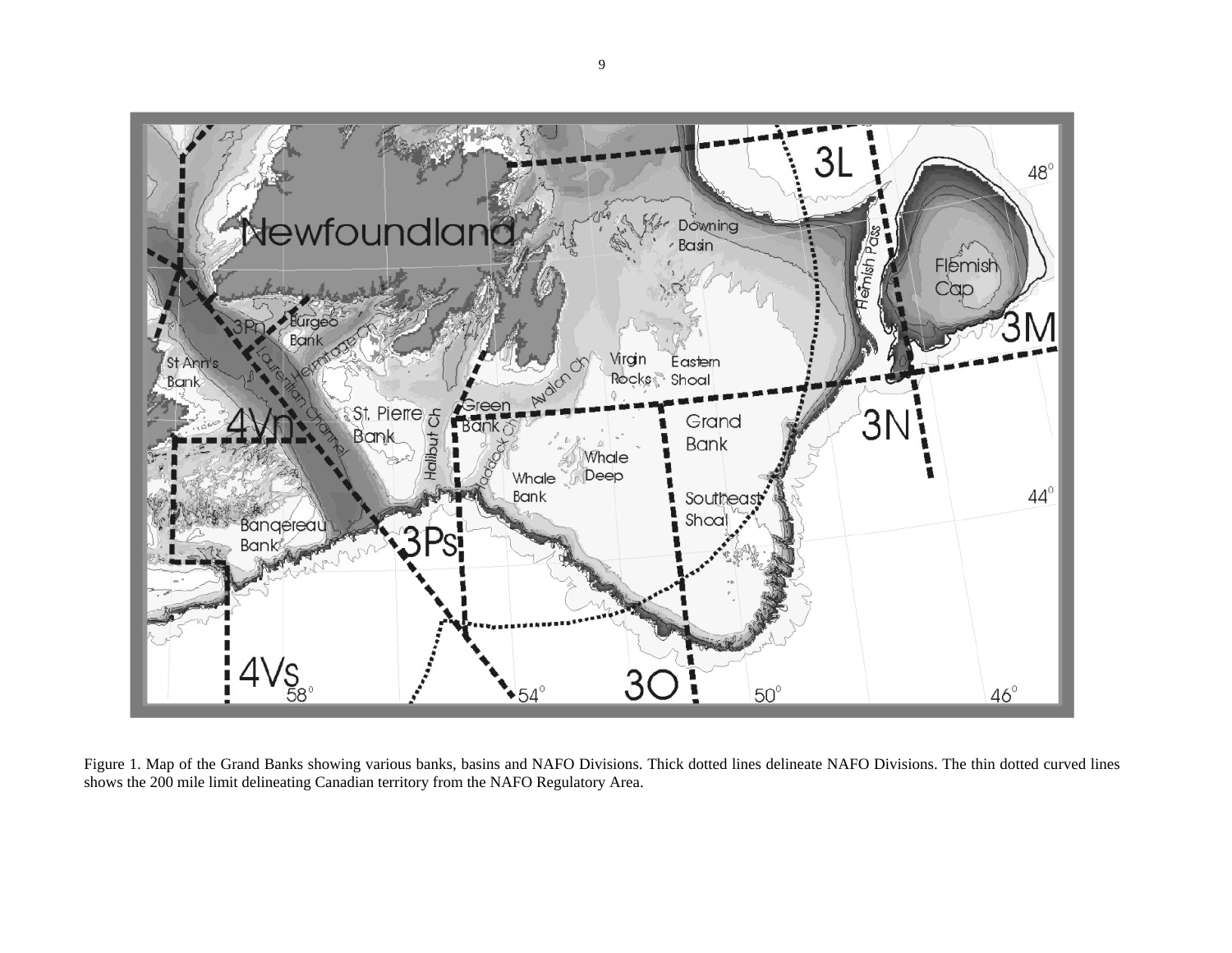

Figure 2. The horizontal finite-element grid (slns2) used in the numerical model. The depth contours and coordinates are in meters. The model origin is at  $48.5^{\circ}$ N  $49.75^{\circ}$ W.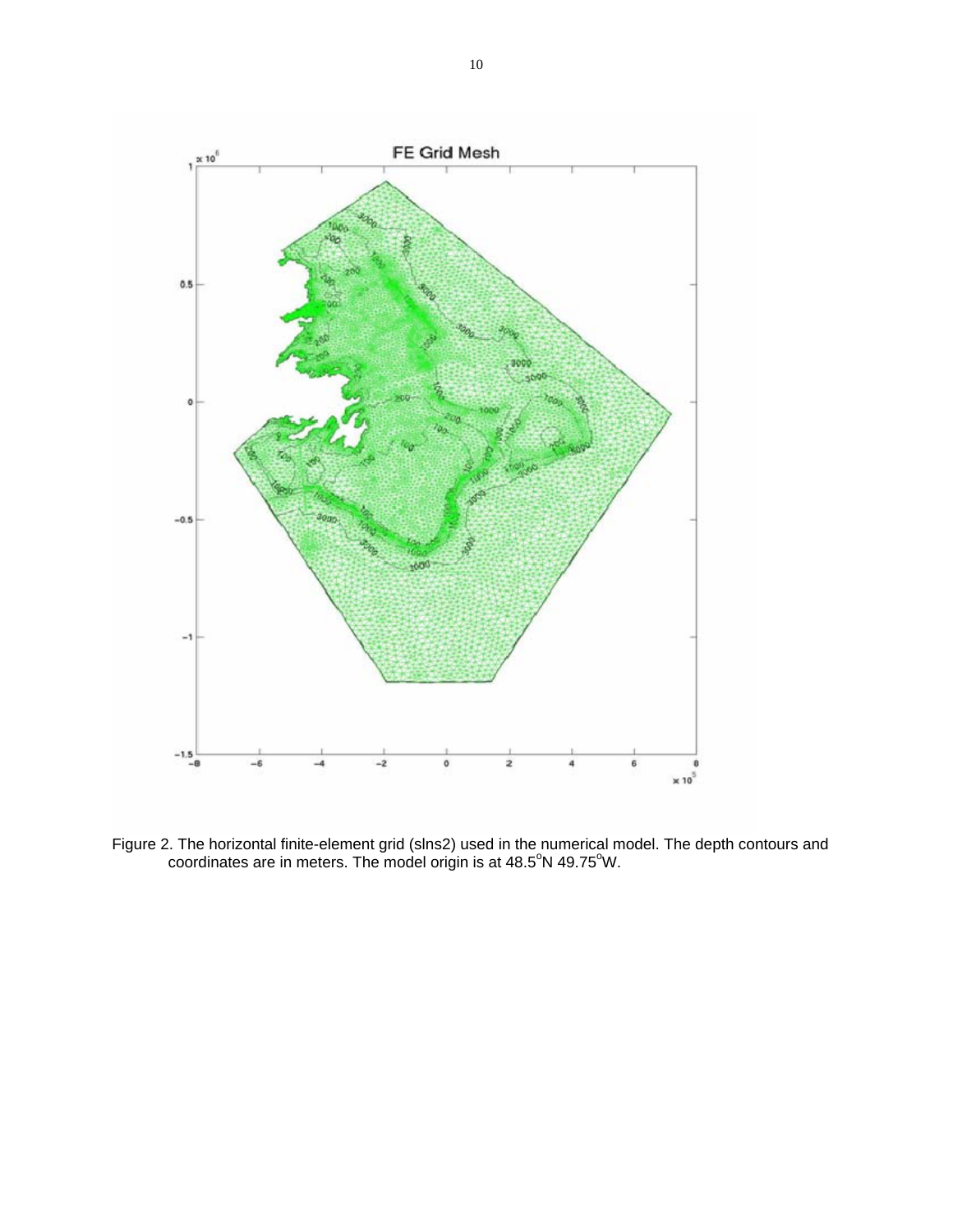

Figure 2. Distribution of white hake on the Grand Banks (NAFO Div. 3LNOP) based on NL surveys carried out between 1971 and 2004. Grey areas depict locations that are surveyed but without catches, blue - low density to red – high concentrations. Upper left: July-January, lower left: February-June. Upper right: seasonal overlap. Lower right: Long term annual (all months) average distribution, 1971-2004.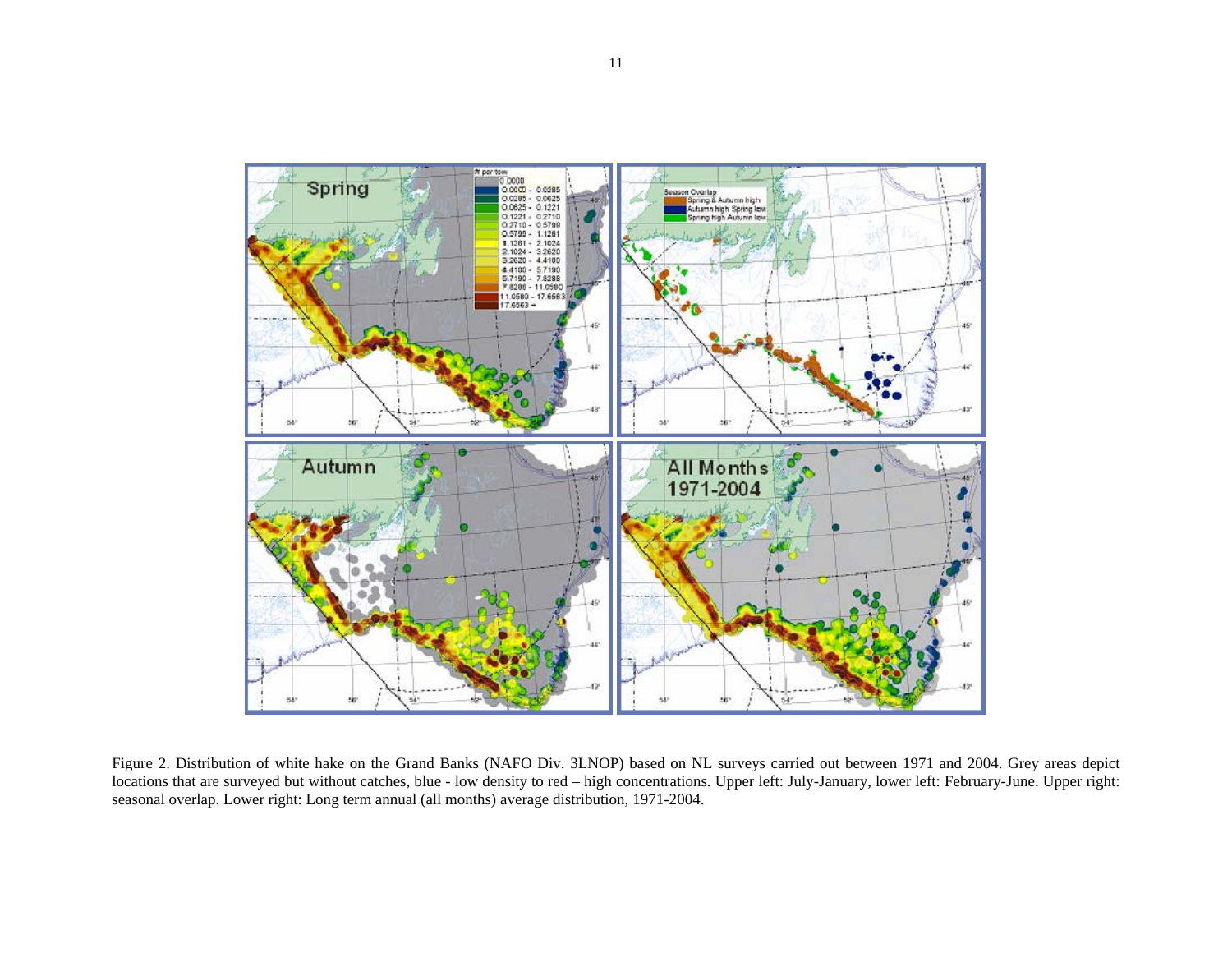

Figure 3. Distribution of white hake by depth from spring and autumn surveys1996-2004. Upper and middle panel: distribution of abundance at depth in relation to available habitat. Lower panel: Density (kg per tow by depth range.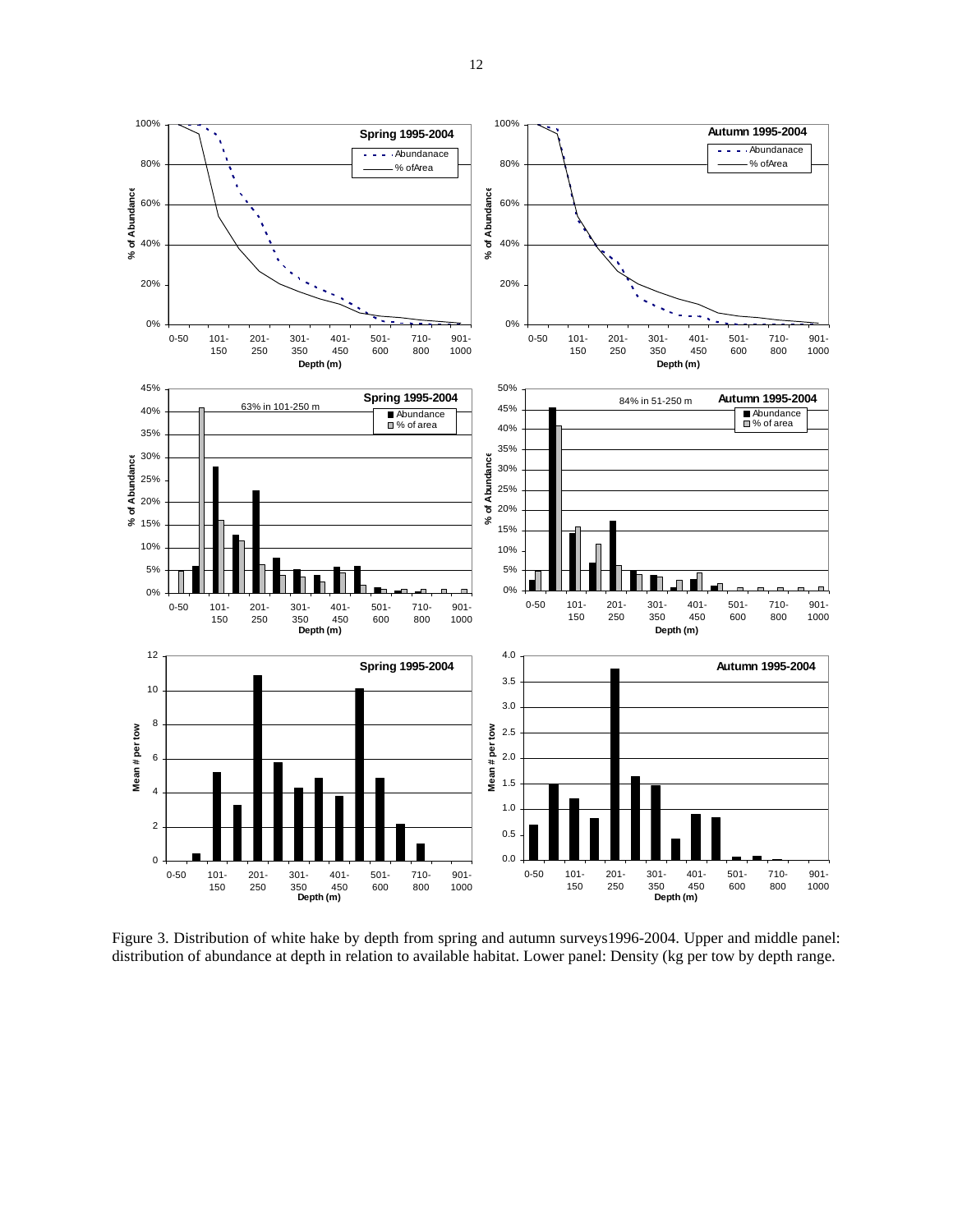

Figure 4a. Bottom temperatures on the Grand Banks, by season, averaged over 1995-2004.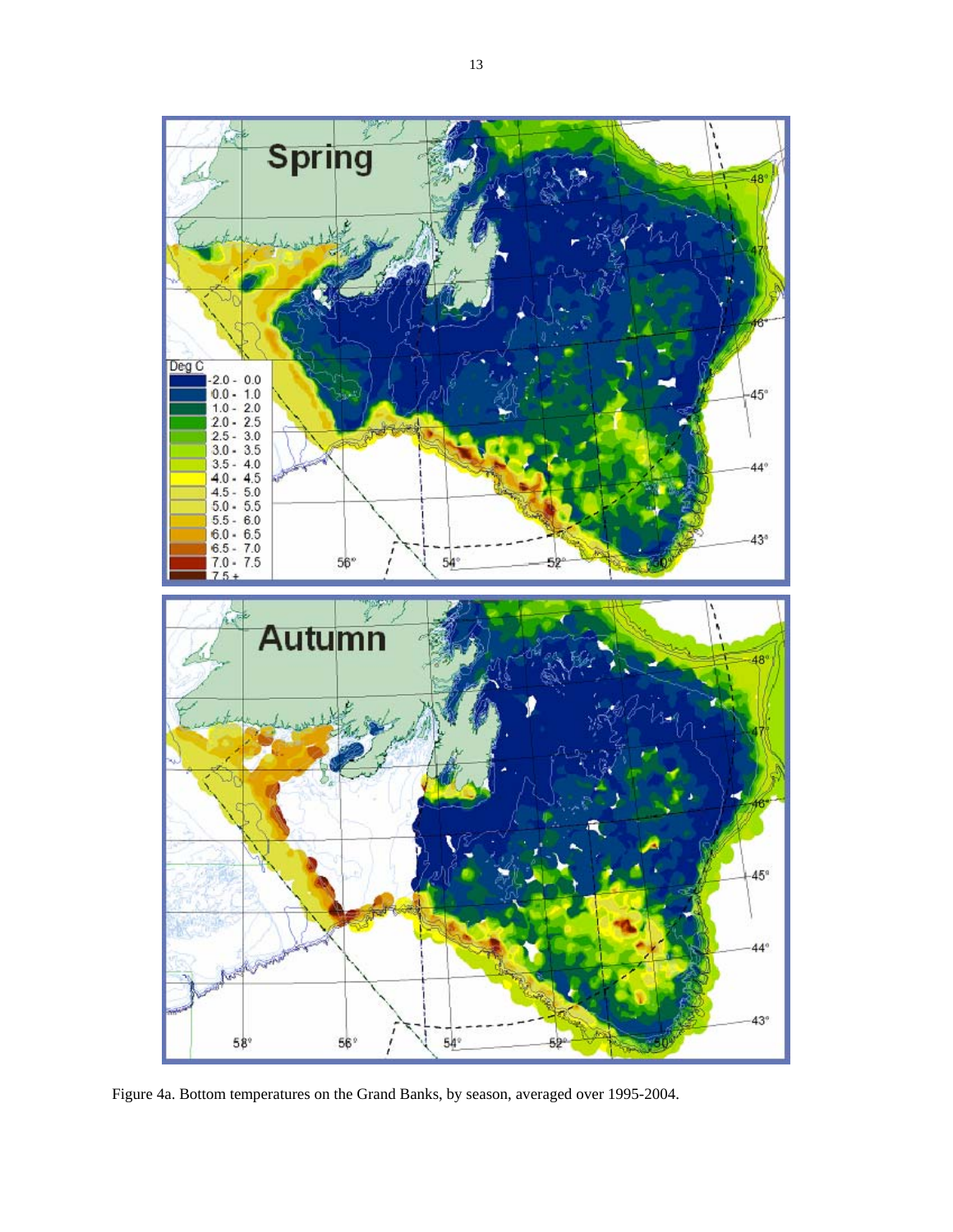

Figure 4b. Distribution of white hake by bottom temperature from spring and autumn surveys1996-2004. Upper and middle panel: distribution of abundance at temperature in relation to available habitat. Lower panel: Density (kg per tow by temperature range.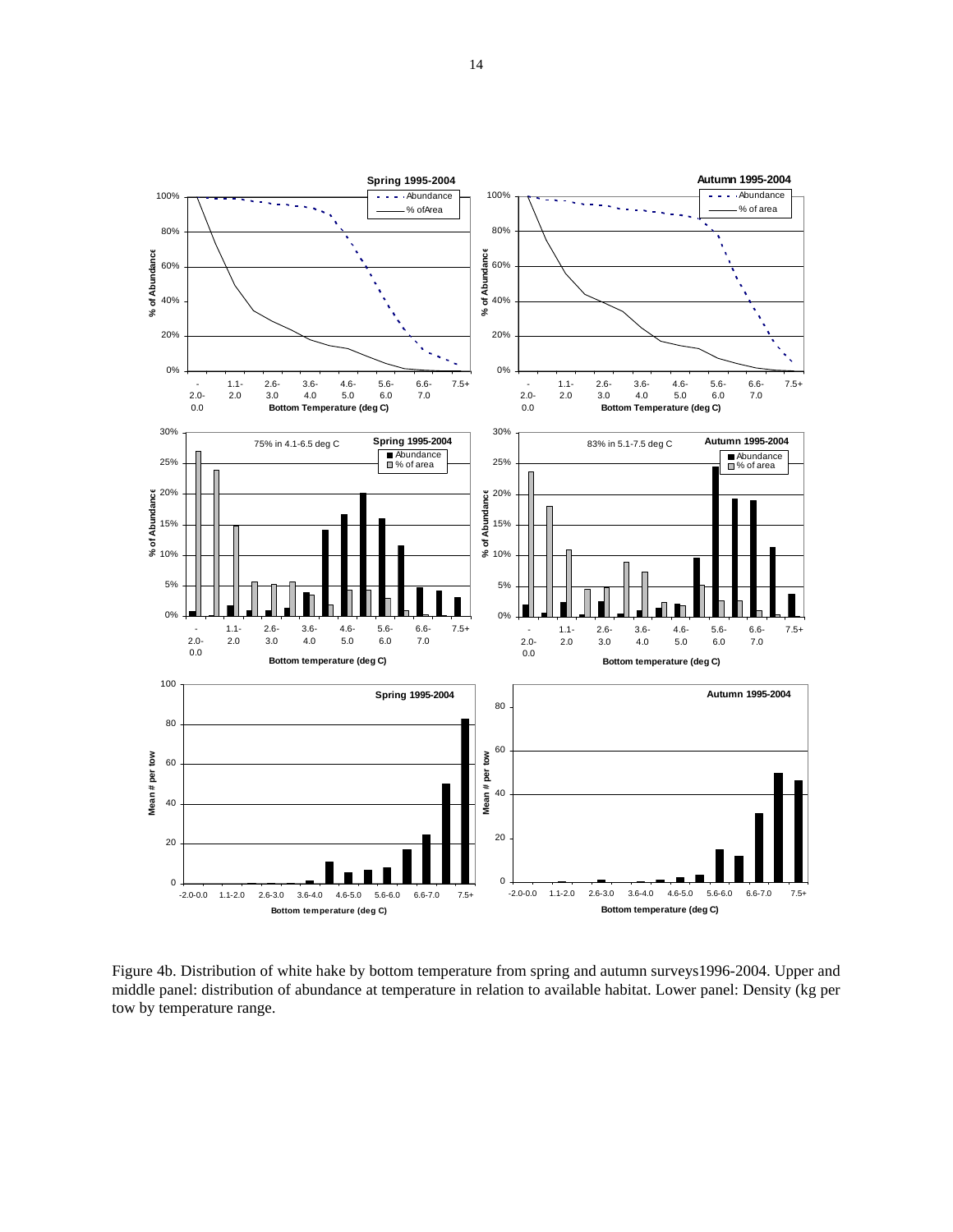

Figure 5. Upper panel: Distribution of mature females (> 57 cm). Lower Panel: Proportion by number of mature females in the total survey catches. Data are from 1995-2004 spring trawl surveys.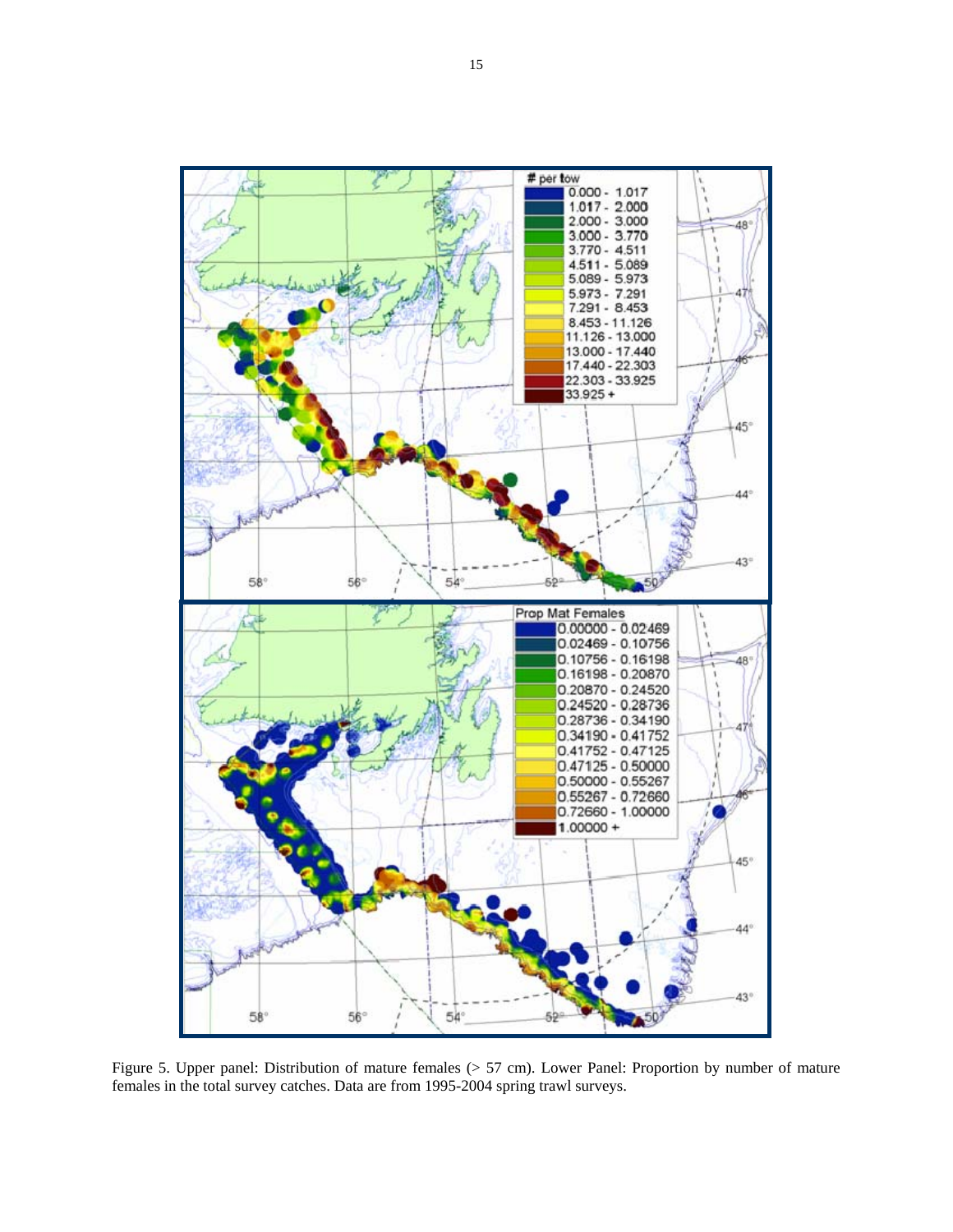

Figure 6. Density of mature females ( $> 57$  cm TL) by depth intervals in the spring 1995-2004 surveys.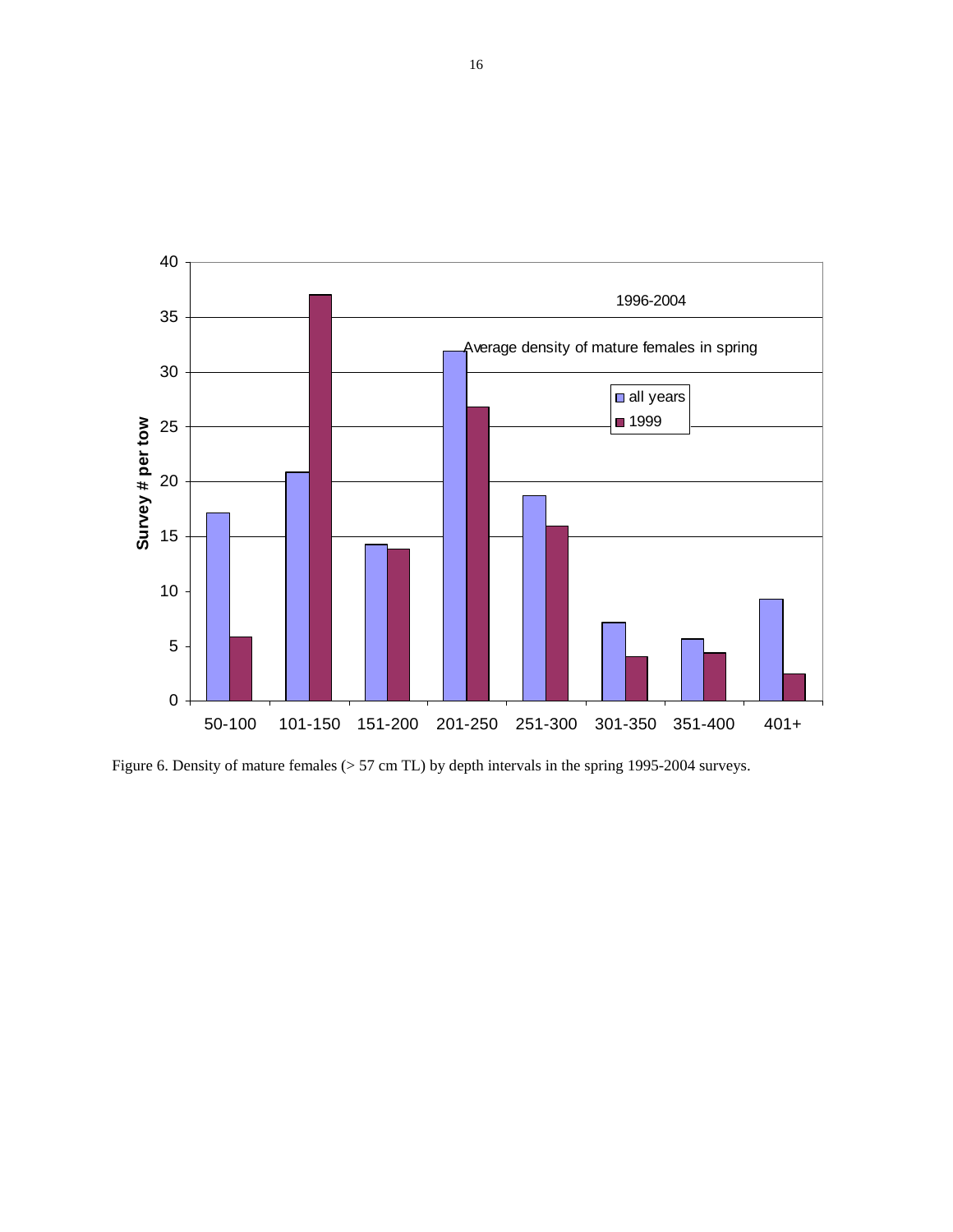



Figure 7. Upper: Colour surface depicts the density of newly settled white hake from the Campelen autumn survey data superimposed by the pelagic (~ 30 cm below surface) YOY from the IGYPT survey. Lower: Cumulative length frequencies for sets containing 1999 year class white hake in the autumn of 1999 and spring of 2000. Fish of other year classes found in those sets are included (as Spring 2+ YrCl) Embed the YOY Lenfreq into the corner of this raph.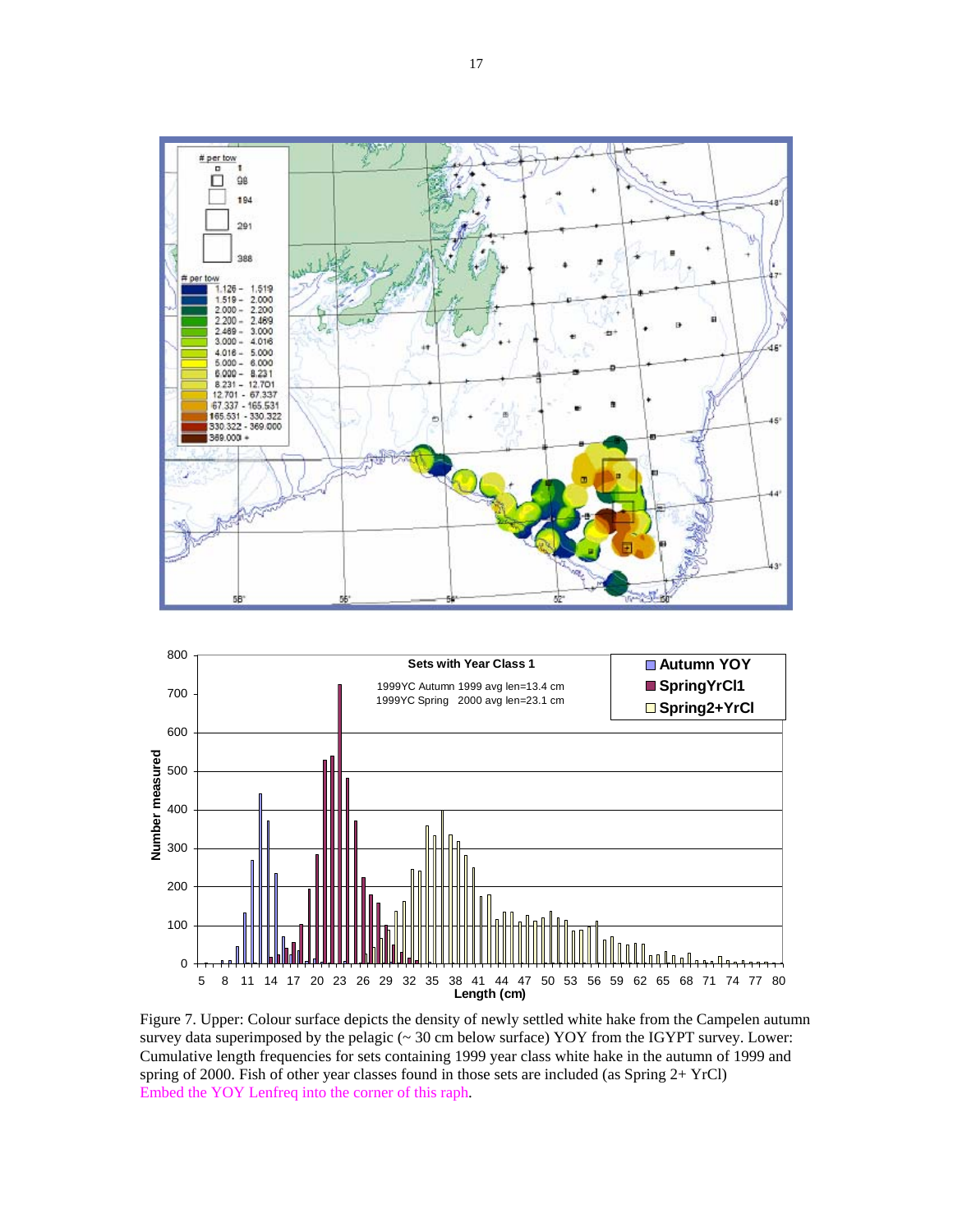

Figure 8. Upper panel: Percent of total area surveyed occupied by white hake on the Grand Banks. 20% refers to 29% of the area where the density (kg per tow) of white hake is greatest. Middle panel: Total area surveyed during the Spring survey. Lower Panel: Abundance of white hake in NAFO Div 3NOPs based on spring surveys.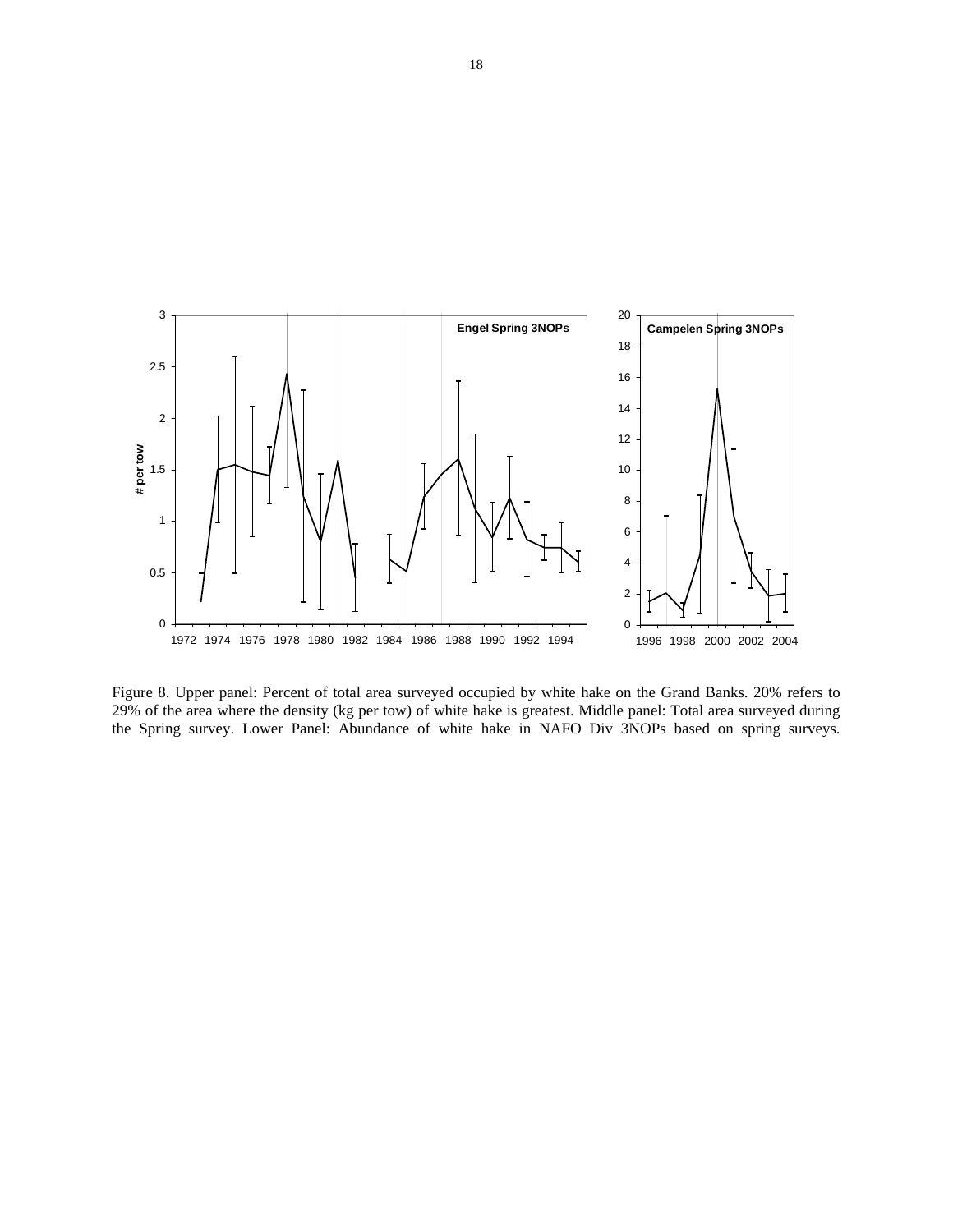

Figure 10. Model circulation fields at the 20-m depth for July and November, representing summer and fall respectively. The model fields have been subsampled for clarity of presentation. The 200-, 1000-, and 3000-m isobaths are depicted as the grey lines.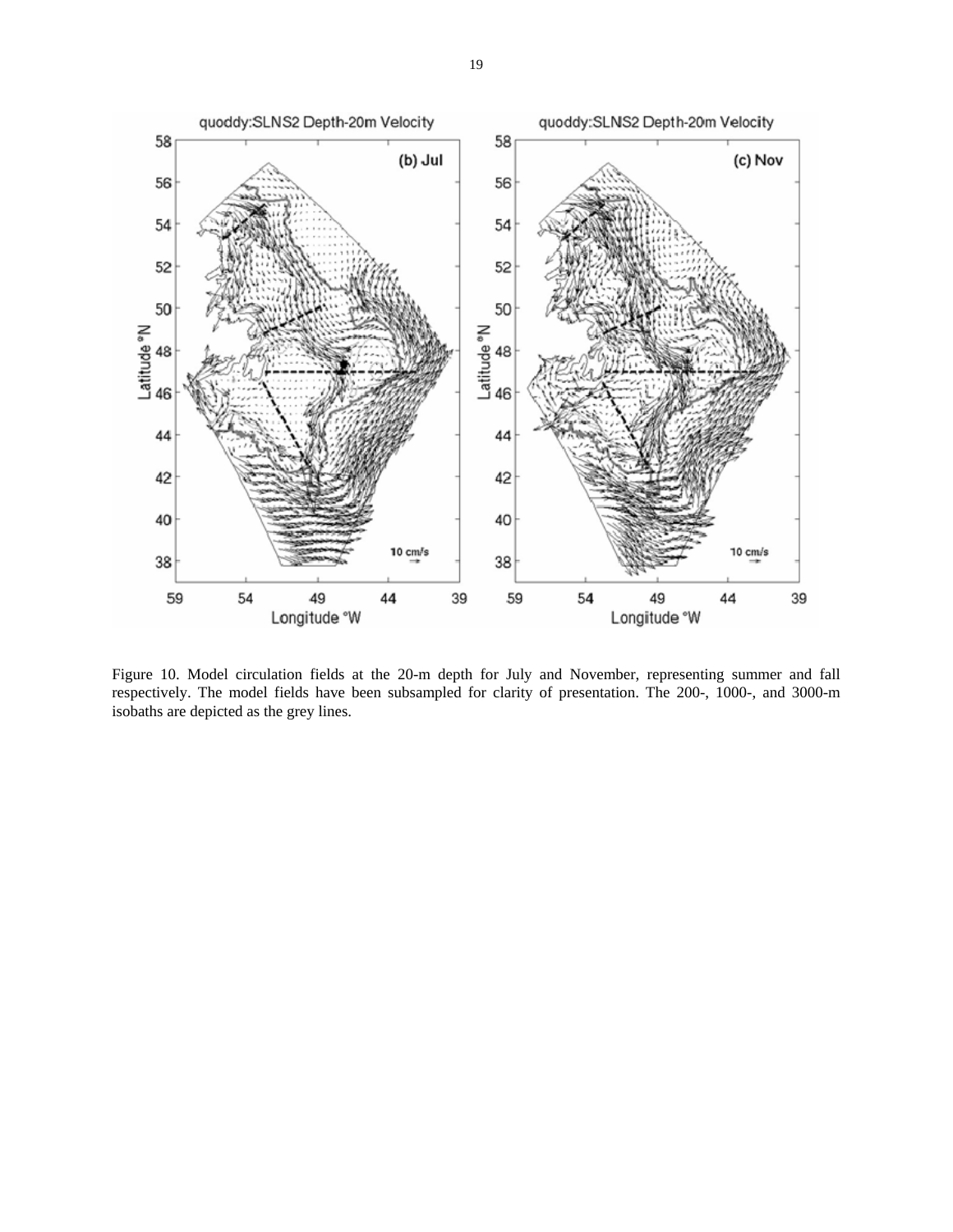

Figure 11. Same as Fig. 10, but at the 20 m above the sea bed.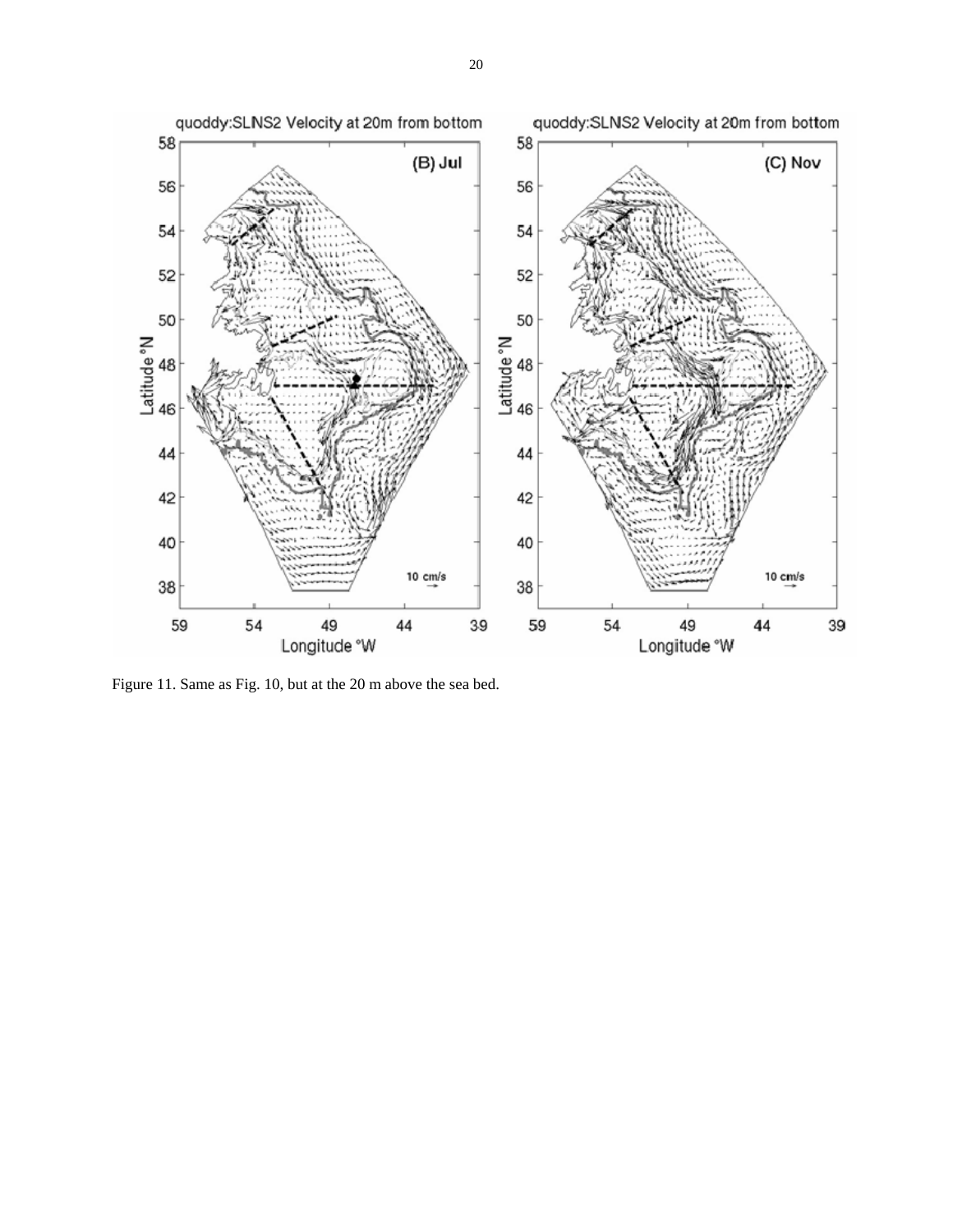

Figure 12. Horizontal distribution of particles at the start of tracking. Green: Southwest Grand Bank (Bank); Red: Southwest Slope (Slope); Blue: Laurentian Channel (LC). The nursery area on the SW Grand Bank is depicted as the area from the 100-m isobath to  $45^{\circ}$ N and from  $52^{\circ}$ W to  $50^{\circ}$ W.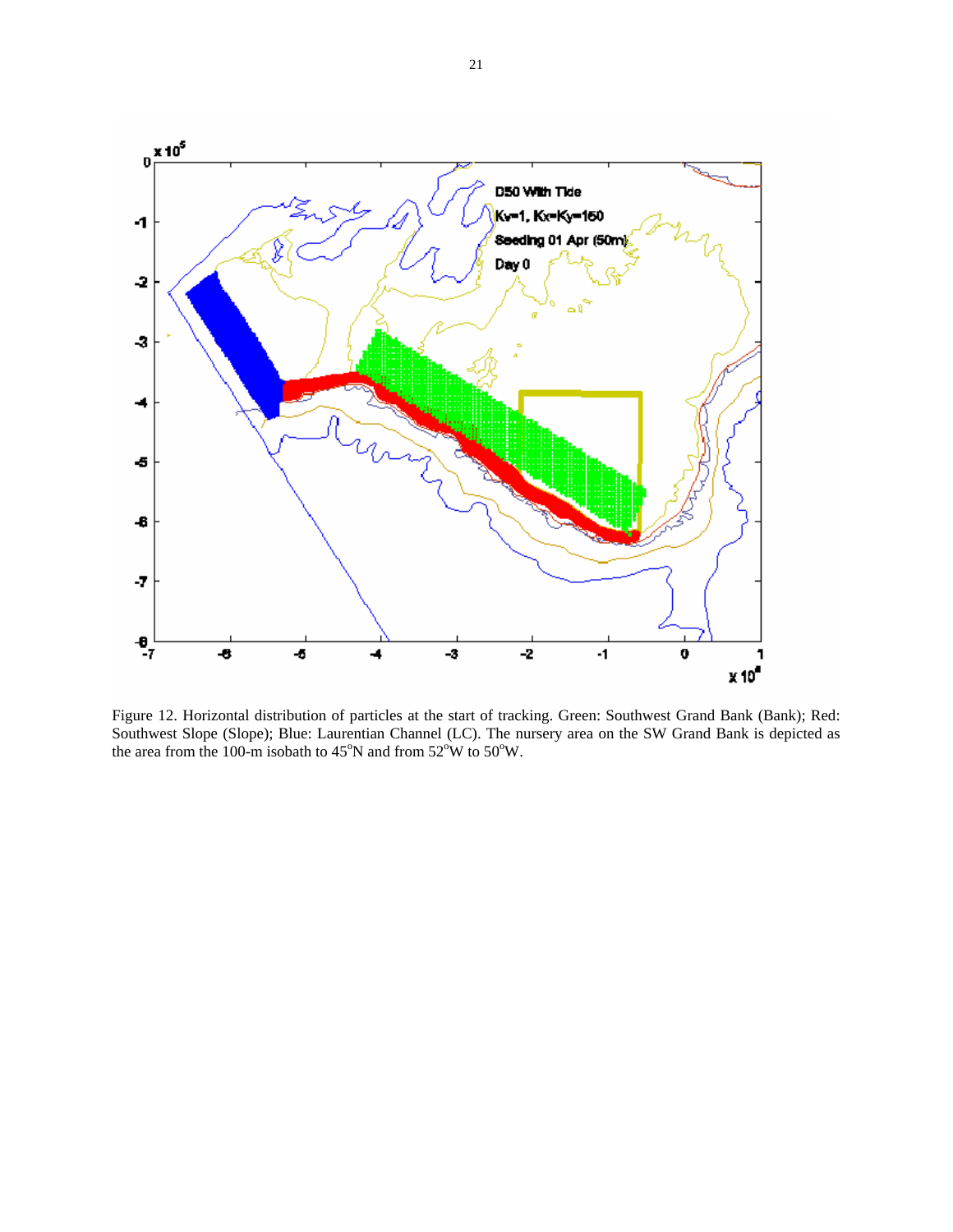

Figure 13. Snapshot of the simulated particle distribution at the end of September. The particles are released at the 50-m depth on April 1.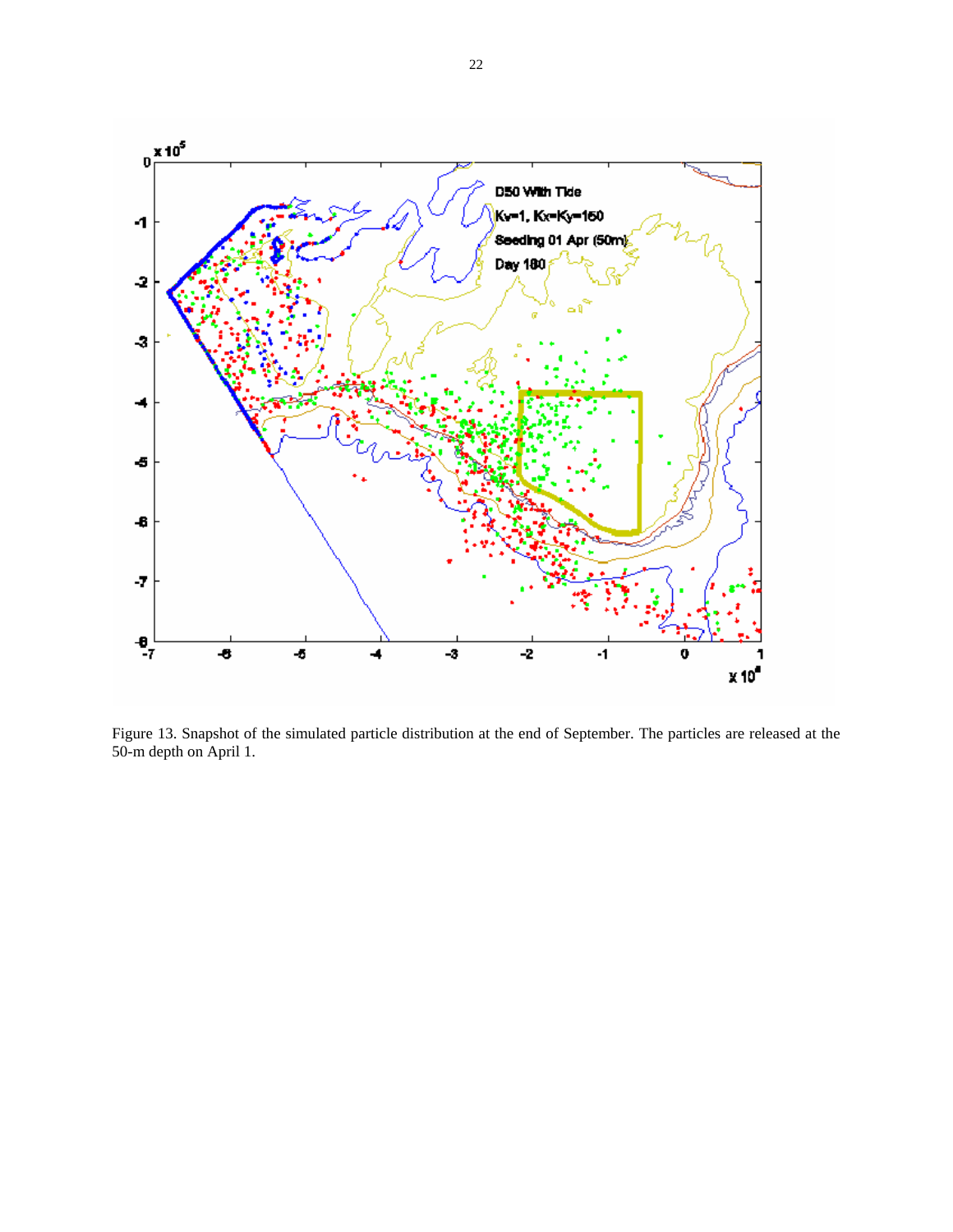

Figure 14. The temporal evolution of the percentage of particles within the nursery area for the three release regions. The particles are released at the 50-m depth on April 1. The percentage of particles at a given time is defined as the ratio of the number of particles within the Grand Bank nursery area and the total number of particles initially released for each geographical region.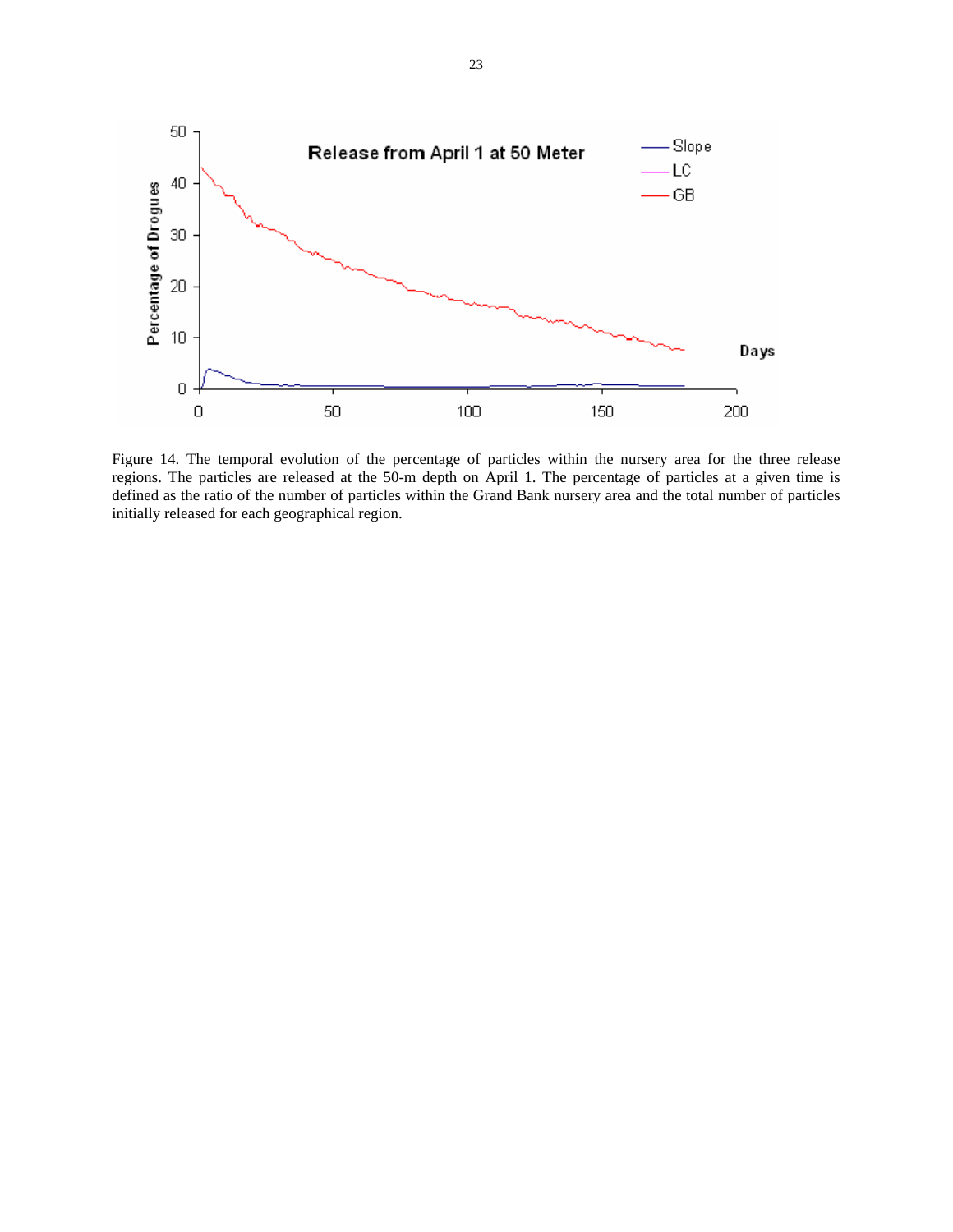

Figure 15. Same as Fig. 14, but released at the 1- and 30-m depth respectively.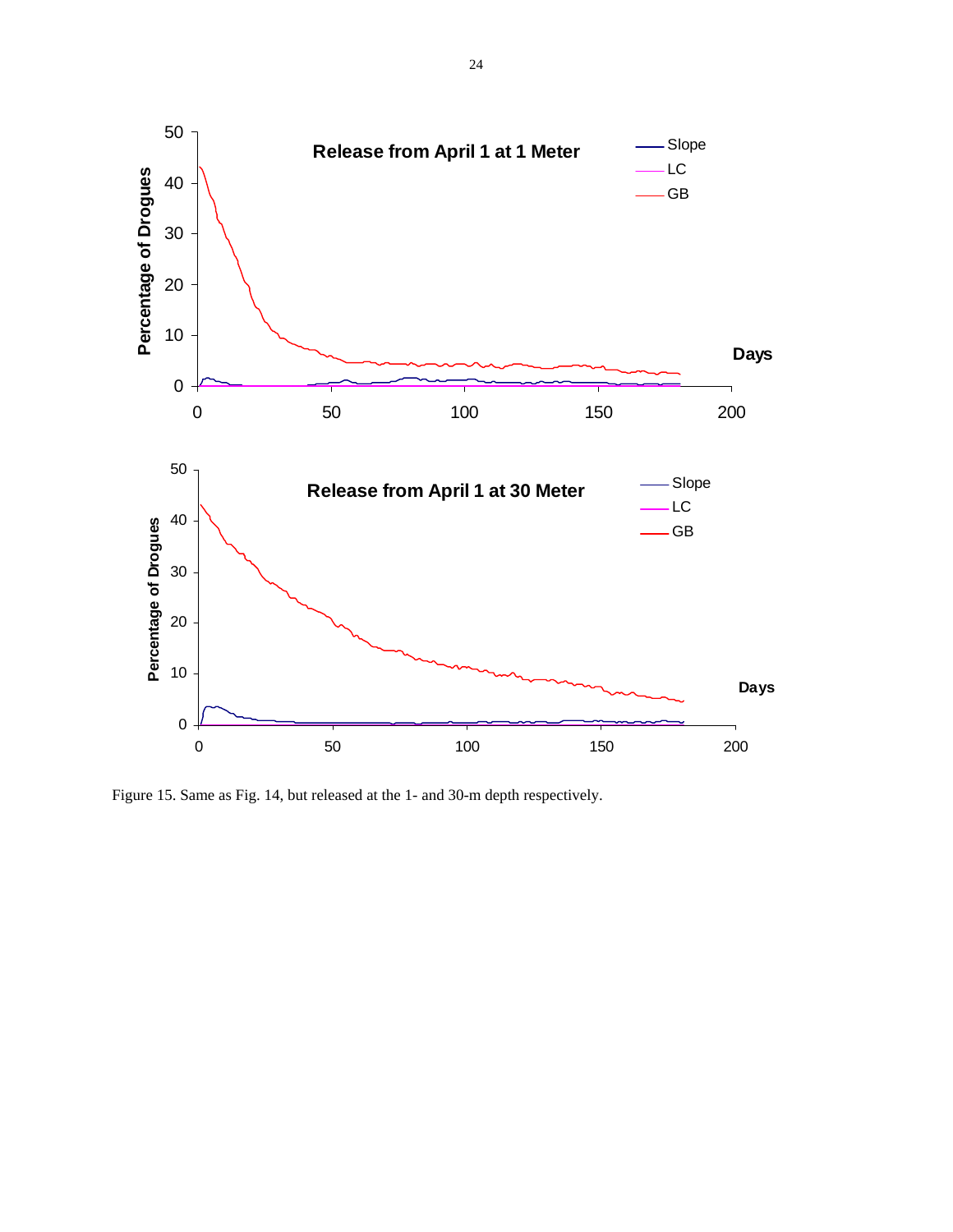

Figure 16. Same as Fig. 14, but released on May 1 and June 1 respectively.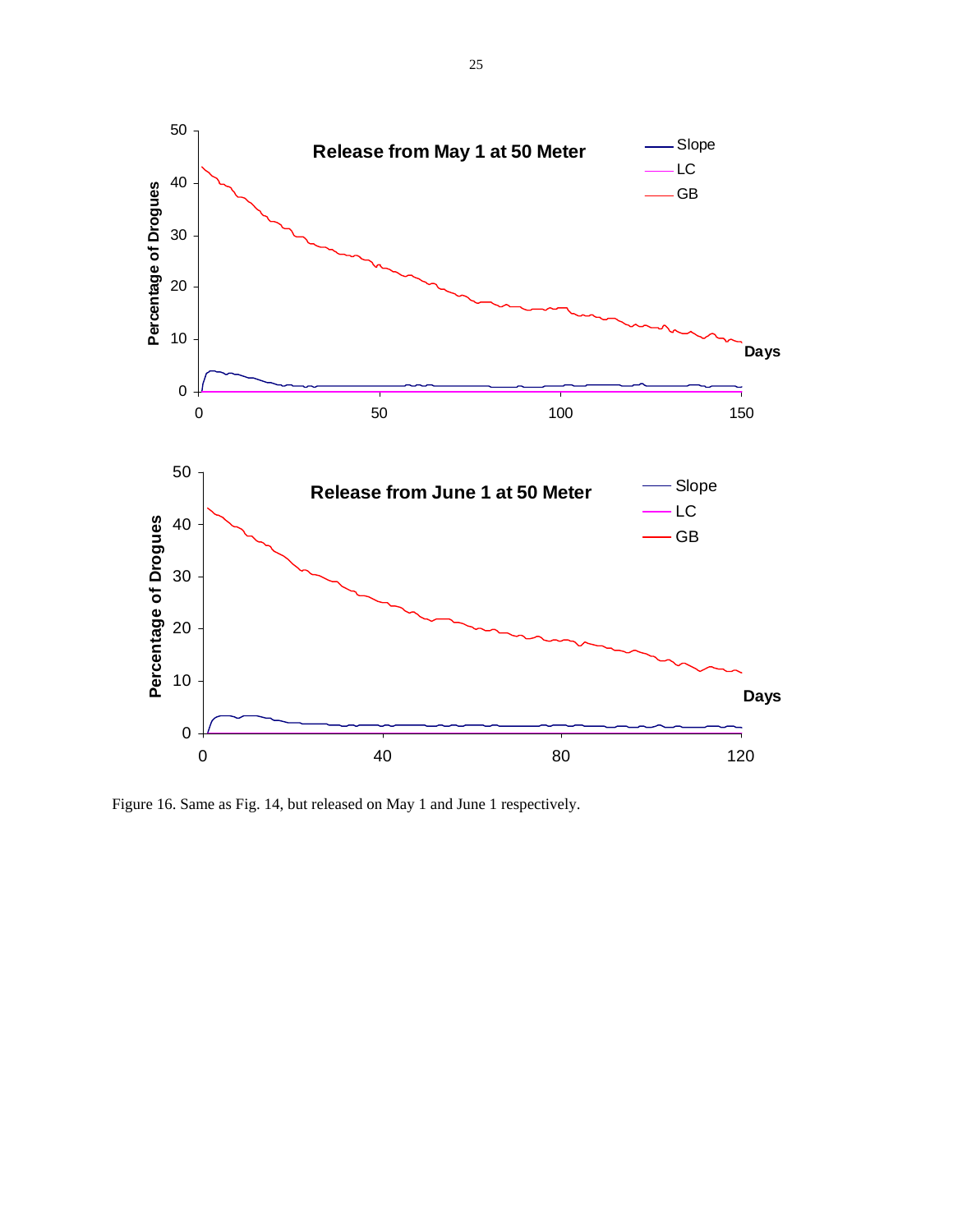

Figure 17. Same as Fig. 13, but with the horizontal and vertical currents reduced by 50%.